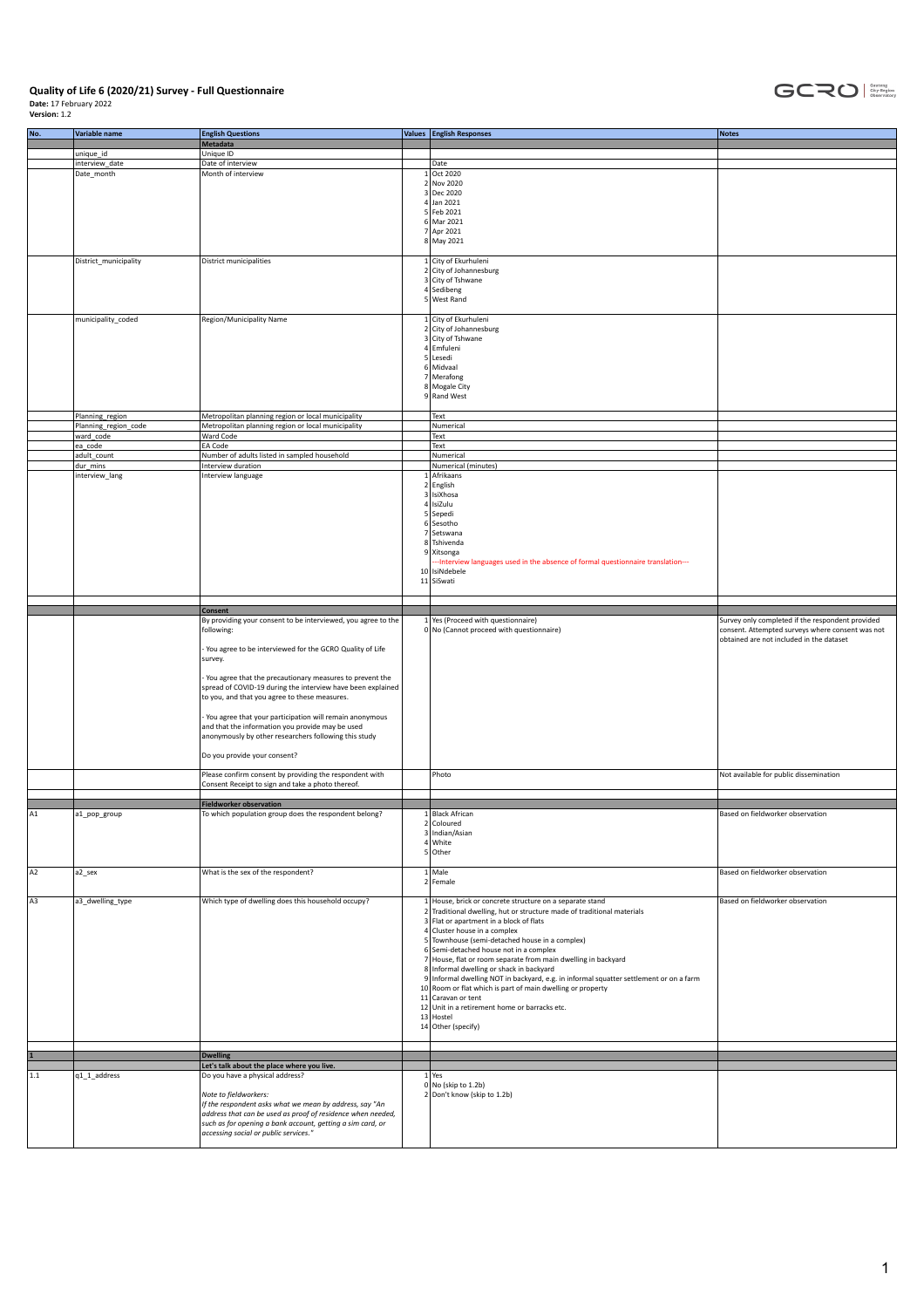

| No.                      | Variable name                          | <b>English Questions</b>                                                                                                                                                                                                                                                                                                                                                                                                  |                     | Values <b>English Responses</b>                                                                                                                                                                                                                                                                                                                                                                        | <b>Notes</b>                                                                                       |
|--------------------------|----------------------------------------|---------------------------------------------------------------------------------------------------------------------------------------------------------------------------------------------------------------------------------------------------------------------------------------------------------------------------------------------------------------------------------------------------------------------------|---------------------|--------------------------------------------------------------------------------------------------------------------------------------------------------------------------------------------------------------------------------------------------------------------------------------------------------------------------------------------------------------------------------------------------------|----------------------------------------------------------------------------------------------------|
| 1.2a                     | q1_2a_dwelling_address                 | Please can you provide the address for this dwelling                                                                                                                                                                                                                                                                                                                                                                      |                     | Unit Number: < optional><br>Building/Complex name: < optional><br>Street Number: < optional><br><b>Street Name:</b><br>Area/Suburb:<br>Zone/ Phase/ Extension: <optional><br/>(skip to 1.3)</optional>                                                                                                                                                                                                 | Not available for public dissemination                                                             |
| 1.2 <sub>b</sub><br>1.2c | q1_2b_dwelling_location<br>q1_2c_rooms | Please briefly describe how this dwelling can be located.<br>How many rooms does your household occupy? Excluding                                                                                                                                                                                                                                                                                                         |                     | Free text<br>1 1                                                                                                                                                                                                                                                                                                                                                                                       | Not available for public dissemination                                                             |
|                          |                                        | bathroom, toilet or kitchen.<br>Note to fieldworkers:<br>If the respondent asks what we mean by household, say "A<br>household is a group of people living in the same dwelling and<br>usually eating together for at least 4 nights per week or<br>more."<br>An open plan area should be counted as one room. Rooms in<br>a cottage/granny flat shouldn't be counted unless they are<br>being used by household members. |                     | $2 2$ (skip to 1.3)<br>$3 3$ (skip to 1.3)<br>$4 4$ (skip to 1.3)<br>$5 5$ (skip to 1.3)<br>$6 6$ (skip to 1.3)<br>7 7 (skip to 1.3)<br>8 8 (skip to 1.3)<br>9 9 (skip to 1.3)<br>$10 10+$ (skip to 1.3)                                                                                                                                                                                               |                                                                                                    |
| 1.2d                     | q1_2d_households                       | How many other households does this household share this<br>room with?<br>Note to fieldworkers:<br>If asked or the respondent struggles with the question, say "A<br>household is a group of people living in the same dwelling and<br>usually eating together for at least 4 nights per week or more.<br>How many such groups live in this dwelling unit?"                                                               |                     | 0 0<br>1 1<br>2 2<br>$\begin{array}{c c}\n3 & 3 \\ 4 & 4 \\ 5 & 5 \\ 6 & 6\n\end{array}$<br>7 7<br>8 8<br>9 9                                                                                                                                                                                                                                                                                          |                                                                                                    |
|                          |                                        |                                                                                                                                                                                                                                                                                                                                                                                                                           |                     | $10 10+$                                                                                                                                                                                                                                                                                                                                                                                               |                                                                                                    |
| 1.3                      | q1_3_tenure                            | Think about how your household lives in this dwelling. By<br>household we mean all the people who live in this place, not<br>just you.<br>Does this household own or rent this dwelling, or live here by<br>some other arrangement?                                                                                                                                                                                       |                     | 1 Owned<br>2 Renting (skip to 1.3b)<br>3 Allowed to stay rent free by owner (skip to 1.4)<br>4 Squatting or living rent-free in an informal dwelling you've built, or in a vacant building<br>or on vacant land (skip to 1.4)<br>5 Other (skip to 1.4)<br>6 Don't know                                                                                                                                 | Options read out to the respondent.                                                                |
| 1.3a                     | q1_3a_ownership                        | How is the dwelling owned?<br>Notes to fieldworkers:<br>'Title deeds' are papers which demonstrate ownership of the<br>dwelling. Transfer of title deed option relates to the official<br>transfer of ownership of an old township government house<br>to this particular household.<br>If bought cash, put into 'owned, fully paid off'                                                                                  |                     | 1 Owned, but paying off a bond (skip to 1.4)<br>2 Owned, fully paid off (skip to 1.4)<br>3 Free RDP house (skip to 1.4)<br>4 Built on land you own using own or family funds (skip to 1.4)<br>5 Buily using government housing subsidy and own contribution (skip to 1.4)<br>6 Transfer of title deed of existing government house (skip to 1.4)<br>7 Inherited (skip to 1.4)<br>8 Other (skip to 1.4) | Options read out to the respondent.                                                                |
| 1.3 <sub>b</sub>         | q1_3b_renting                          | Who do you rent from?<br>Note to fieldworkers:<br>Sub-tenant/sub-let - renting from someone else who is not the<br>owner, but is renting from the owner                                                                                                                                                                                                                                                                   |                     | 1 Renting from an individual or letting agency<br>2 Rent from a housing association<br>3 Public, municipal or council rental<br>4 Sub tenant or sub let<br>5 Other                                                                                                                                                                                                                                     | Options read out to the respondent.                                                                |
|                          |                                        | <b>Basic services</b><br>Now let's talk about the services your household has access                                                                                                                                                                                                                                                                                                                                      |                     |                                                                                                                                                                                                                                                                                                                                                                                                        |                                                                                                    |
| 1.4                      | q1_4_water                             | Where does this household get most of its water from?<br>Note to fieldworkers:<br>'household' is the people living in the same dwelling and<br>usually eating together for at least 4 nights per week or more.                                                                                                                                                                                                            |                     | 1 Piped, into the dwelling<br>2 Piped, into the yard only<br>3 Street taps or standpipes (skip to 1.6)<br>4 Well or borehole (skip to 1.7)<br>5 Rainwater tank (eg. JoJo tank) (skip to 1.6; do not ask 1.7)<br>6 Flowing river or stream (skip to 1.6)<br>7 Dam, pool or standing water (skip to 1.6)<br>8 Water tanker or truck (skip to 1.6)<br>$9$ Other (skip to 1.6)                             | Show card used                                                                                     |
| $1.5\,$                  | q1_5_water_meter                       | What kind of water meter does the household have?                                                                                                                                                                                                                                                                                                                                                                         |                     | 1 Prepaid meter<br>2 Standard meter (get a bill afterwards)<br>3 No meter<br>4 Don't know                                                                                                                                                                                                                                                                                                              | Options read out to the respondent.                                                                |
| 1.6                      | q1_6_borehole                          | Does this household also get water from underground, for<br>example from a well or borehole?                                                                                                                                                                                                                                                                                                                              |                     | $1$ Yes<br>$0 $ No                                                                                                                                                                                                                                                                                                                                                                                     | This question was not asked if the respondent<br>selected 'Well or borehole' in 1.4.               |
| 1.7                      | q1_7_rainwater                         | Does this household also get water from a rainwater tank (eg.<br>JoJo tank)?                                                                                                                                                                                                                                                                                                                                              |                     | $1$ Yes<br>0 No                                                                                                                                                                                                                                                                                                                                                                                        | This question was not asked if the respondent<br>selected 'Rainwater tank (eg. JoJo tank)' in 1.4. |
| 1.8                      | q1_8_water_clean                       | Would you say the water you receive is always clean, usually,<br>sometimes, hardly ever, never?                                                                                                                                                                                                                                                                                                                           | $\overline{4}$<br>5 | $1$   Always<br>2 Usually<br>3 Sometimes<br>Hardly ever<br>Never                                                                                                                                                                                                                                                                                                                                       | Show card used                                                                                     |
| 1.9                      | q1_9_water_interruptions               | In the past 12 months, how often, if ever, did you experience<br>water interruptions?                                                                                                                                                                                                                                                                                                                                     |                     | 1 Every week<br>2 A couple of times a month<br>3 Once a month<br>4 A couple of times a year<br>5 Never                                                                                                                                                                                                                                                                                                 | Show card used                                                                                     |
| $1.10\,$                 | q1_10_toilet_type                      | What type of toilet is most used by this household?<br>Note to fieldworkers:<br>If multiple toilet types are available, select the main one                                                                                                                                                                                                                                                                               |                     | 1 Flush toilet connected to sewage system<br>2 Flush toilet with septic tank<br>3 Chemical toilet<br>4 Pit latrine with ventilation pipe<br>5 Pit latrine without ventilation pipe<br>6 Bucket toilet<br>7 Communal toilet<br>8 Neighbour's toilet<br>9 No access to toilet<br>10 Other                                                                                                                | Show card used                                                                                     |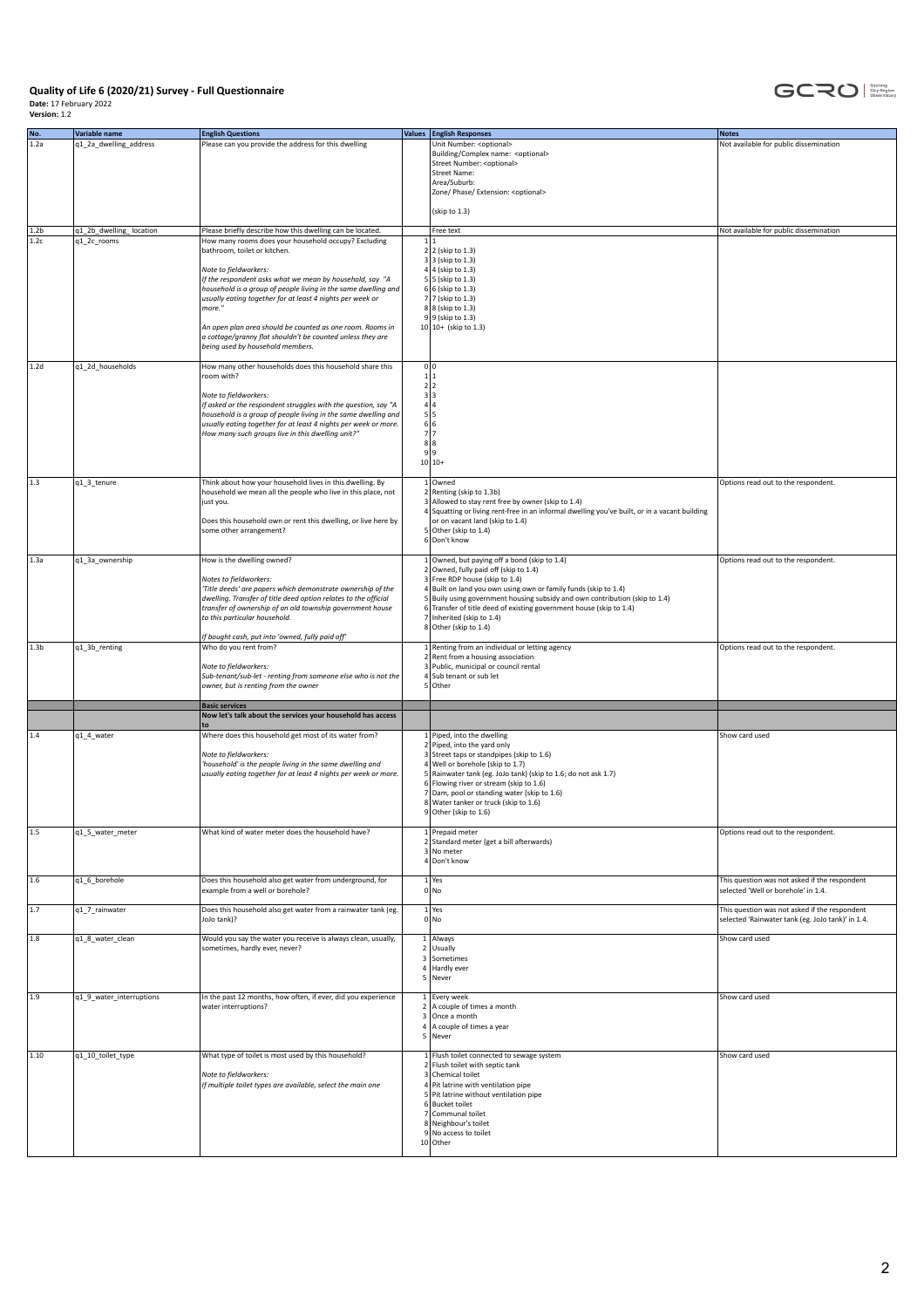

| No.               | Variable name                    | <b>English Questions</b>                                       | Values English Responses                                                           | Notes                                                                                 |
|-------------------|----------------------------------|----------------------------------------------------------------|------------------------------------------------------------------------------------|---------------------------------------------------------------------------------------|
| 1.11              | q1_11_removal                    | How is the rubbish or refuse of this household disposed of?    | 1 Removed from the house at least once a week                                      | Options read out to the respondent.                                                   |
|                   |                                  |                                                                | 2 Removed from the house less often                                                |                                                                                       |
|                   |                                  | Note to fieldworkers:                                          | 3 Placed on communal rubbish dump                                                  |                                                                                       |
|                   |                                  | If there are multiple forms of rubbish removal, please select  | 4 Placed on own rubbish dump                                                       |                                                                                       |
|                   |                                  | the main option                                                | 5 Burnt in pit                                                                     |                                                                                       |
|                   |                                  |                                                                | 6 Thrown in the street or veldt                                                    |                                                                                       |
|                   |                                  |                                                                | 7 Other                                                                            |                                                                                       |
|                   |                                  |                                                                |                                                                                    |                                                                                       |
| 1.12              |                                  |                                                                |                                                                                    |                                                                                       |
|                   | q1_12_1_prepaid                  | What types of electricity supply does this household have?     | 1 Electricity with pre-paid meter                                                  | Each item in this list was read to the respondent who                                 |
|                   | q1_12_2_postpaid                 |                                                                | 2 Electricity with post-paid meter (you pay after use)                             | answered yes or no. Item 2 (post-paid meter) was                                      |
|                   | q1_12_3_solar                    |                                                                | 3 Solar, wind or PV power                                                          | only read if the respondent answered 'no' to item 1.                                  |
|                   | q1_12_4_generator                |                                                                | 4 Petrol or diesel generators<br>5 Connection from neighbour's house               | Items 8 and 9 were only asked if the respondent<br>answered no to all previous items. |
|                   | q1_12_5_neighbour                |                                                                |                                                                                    |                                                                                       |
|                   | q1_12_6_car<br>q1_12_7_elsewhere |                                                                | 6 Car battery<br>7 Connection from elsewhere (including direct to overhead cables) | Each variable is coded 0 if no, and 1 if yes, and -1                                  |
|                   |                                  |                                                                | --- Only read if the respondent answered 'no' to all previous items----            | (missing due to skip) if it was not asked.                                            |
|                   | q1_12_8_don't_know               |                                                                | 8 Do not know                                                                      |                                                                                       |
|                   | q1_12_9_none                     |                                                                | 9 No electricity (skip to 1.15)                                                    |                                                                                       |
|                   |                                  |                                                                |                                                                                    |                                                                                       |
| 1.12a             | q1_12a_elec_generation           | Do you generate your own electricity for daily use, or only    | $1$ For daily use (skip to 1.14)                                                   | This question was only asked of respondents who                                       |
|                   |                                  | during loadshedding and power cuts?                            | 2 Loadshedding or power cuts only                                                  | answered yes to "Solar, wind or PV power" or "Petrol                                  |
|                   |                                  |                                                                |                                                                                    | or diesel generators" in 1.12.                                                        |
| 1.12 <sub>b</sub> | q1_12b_elec_gen_plans            | Are you planning to start generating more of your own          | $1$ Yes                                                                            | This question was only asked if the respondent                                        |
|                   |                                  | electricity in the next 12 months?                             | 0 No                                                                               | selected 'Loadshedding or power cuts only' in 1.12a.                                  |
|                   |                                  |                                                                | 2 Don't know                                                                       |                                                                                       |
|                   |                                  |                                                                | 3 Not applicable                                                                   |                                                                                       |
|                   |                                  |                                                                |                                                                                    |                                                                                       |
| 1.13              | q1_13_elec_loadshedding          | Is your household planning to start generating your own        | $1$ Yes                                                                            | This question was only asked of people who reported                                   |
|                   |                                  | electricity in the next 12 months? This could be to help with  | 0 No (skip to 1.14)                                                                | some form of electricity in 1.12, but did not select                                  |
|                   |                                  | loadshedding or any other reason.                              | 2 Don't know (skip to 1.14)                                                        | "Solar, wind, or PV power" or "Petrol or diesel                                       |
|                   |                                  |                                                                | 3 Not applicable (skip to 1.14)                                                    | generators" in 1.12.                                                                  |
|                   |                                  |                                                                |                                                                                    |                                                                                       |
| 1.13a             | q1_13a_elec_plans                | Which of the following best describes your household's plans   | 1 Will start generating electricity for daily use                                  | Only asked if the respondent answered 'Yes' to 1.13                                   |
|                   |                                  | for the next 12 months                                         | 2 Will start generating electricity for loadshedding or power cuts                 |                                                                                       |
|                   |                                  |                                                                | 3 Other (specify)                                                                  | Options read out to the respondent.                                                   |
|                   |                                  |                                                                |                                                                                    |                                                                                       |
| 1.14              | q1_14_elec_interruptions         | In the past 12 months, how often, if ever, did you experience  | 1 Every week                                                                       | Only asked for people who select electricity with                                     |
|                   |                                  | electricity interruptions?                                     | $2$ A couple of times a month                                                      | either pre-paid or post-paid meter in 1.12                                            |
|                   |                                  |                                                                | 3 Once a month                                                                     |                                                                                       |
|                   |                                  |                                                                | 4 A couple of times a year                                                         |                                                                                       |
|                   |                                  |                                                                | 5 Never                                                                            |                                                                                       |
|                   |                                  |                                                                |                                                                                    |                                                                                       |
| 1.15              | q1_15_cooking                    | What energy source is MOST used for cooking in your            | 1 Electricity                                                                      | Options read out to the respondent.                                                   |
|                   |                                  | household?                                                     | 2 Gas or LPG                                                                       |                                                                                       |
|                   |                                  |                                                                | 3 Paraffin                                                                         |                                                                                       |
|                   |                                  |                                                                | 4 Wood                                                                             |                                                                                       |
|                   |                                  |                                                                | 5 Coal                                                                             |                                                                                       |
|                   |                                  |                                                                | 6 Other                                                                            |                                                                                       |
|                   |                                  |                                                                |                                                                                    |                                                                                       |
| 1.16              | q1_16_lighting                   | What energy source is MOST used for lighting in your           | 1 Electricity                                                                      | Options read out to the respondent.                                                   |
|                   |                                  | household?                                                     | 2 Gas or LPG                                                                       |                                                                                       |
|                   |                                  |                                                                | 3 Paraffin                                                                         |                                                                                       |
|                   |                                  |                                                                | 4 Solar/renewable                                                                  |                                                                                       |
|                   |                                  |                                                                | 5 Candles                                                                          |                                                                                       |
|                   |                                  |                                                                | 6 Other                                                                            |                                                                                       |
|                   |                                  |                                                                |                                                                                    |                                                                                       |
| 1.17              | q1_17_arrears                    | Does your household have any unpaid accounts for services      | $1$ Yes                                                                            |                                                                                       |
|                   |                                  | like water and electricity?                                    | 0 No (skip to 1.19)                                                                |                                                                                       |
|                   |                                  |                                                                | 2 Don't know (skip to 1.19)                                                        |                                                                                       |
|                   |                                  |                                                                |                                                                                    |                                                                                       |
| 1.18              | q1_18_arrears_reason             | What is the main reason for these unpaid accounts?             | 1 Can't afford to pay<br>2 Dispute around incorrect billing/metering               | Spontaneous mention. Options were not read out to                                     |
|                   |                                  |                                                                |                                                                                    | respondents.                                                                          |
|                   |                                  |                                                                | 3 Others aren't paying                                                             |                                                                                       |
|                   |                                  |                                                                | 4 Should be free<br>5 Don't receive bills                                          |                                                                                       |
|                   |                                  |                                                                | 6 Payment systems not working                                                      |                                                                                       |
|                   |                                  |                                                                | 7 Dissatisfied with service received                                               |                                                                                       |
|                   |                                  |                                                                | 8 Other (specify)                                                                  |                                                                                       |
|                   |                                  |                                                                | --- Coded response based on other (specify)----                                    |                                                                                       |
|                   |                                  |                                                                | 9 Dispute over who should pay                                                      |                                                                                       |
|                   |                                  |                                                                |                                                                                    |                                                                                       |
| 1.19              | q1_19_1_flood                    | Have you experienced any of the following events, in the area  | 1 Flood                                                                            | Each item was read to the respondent who answered                                     |
|                   | q1_19_2_tremor                   | where you live, in the last 12 months?                         | 2 Earth tremor                                                                     | yes or no.                                                                            |
|                   | q1_19_3_fire                     |                                                                | 3 Fire                                                                             |                                                                                       |
|                   | q1_19_4_heat                     |                                                                | 4 Heat wave                                                                        | Each variable is coded 0 if no, and 1 if yes.                                         |
|                   | q1_19_5_wind                     |                                                                | 5 Severe wind in a storm                                                           |                                                                                       |
|                   | q1_19_6_lightning                |                                                                | 6 Lightning                                                                        |                                                                                       |
|                   | q1_19_7_hail                     |                                                                | 7 Hail                                                                             |                                                                                       |
|                   | q1_19_8_tornado                  |                                                                | 8 Tornado                                                                          |                                                                                       |
|                   | q1_19_9_sinkhole                 |                                                                | 9 Sinkholes                                                                        |                                                                                       |
|                   |                                  |                                                                |                                                                                    |                                                                                       |
| 1.20              | q1_20_damages                    | Did you or your household experience damages or injury as a    | $1$ Yes                                                                            | Only asked if the respondent responded 'yes' to one                                   |
|                   |                                  | result of any of these events?                                 | $0 $ No                                                                            | or more of the items in 1.19                                                          |
|                   |                                  |                                                                |                                                                                    |                                                                                       |
|                   |                                  |                                                                |                                                                                    |                                                                                       |
|                   |                                  | <b>Satisfaction with services</b>                              |                                                                                    |                                                                                       |
|                   |                                  | Let's talk about how satisfied you are with your dwelling      |                                                                                    |                                                                                       |
|                   |                                  | and government services:                                       |                                                                                    |                                                                                       |
| 2.1               | q2_1_dwelling                    | How satisfied are you with the dwelling that you are currently | 1 Very satisfied                                                                   | Show card used                                                                        |
|                   |                                  | living in?                                                     | 2 Satisfied                                                                        |                                                                                       |
|                   |                                  |                                                                | 3 Neither satisfied nor dissatisfied                                               |                                                                                       |
|                   |                                  |                                                                | 4 Dissatisfied                                                                     |                                                                                       |
|                   |                                  |                                                                | 5 Very dissatisfied                                                                |                                                                                       |
|                   |                                  |                                                                |                                                                                    |                                                                                       |
| 2.2               | q2_2_water                       | How satisfied are you with the water you currently have        | 1 Very satisfied                                                                   | Show card used                                                                        |
|                   |                                  | access to?                                                     | 2 Satisfied                                                                        |                                                                                       |
|                   |                                  |                                                                | 3 Neither satisfied nor dissatisfied                                               |                                                                                       |
|                   |                                  |                                                                | 4 Dissatisfied                                                                     |                                                                                       |
|                   |                                  |                                                                | 5 Very dissatisfied                                                                |                                                                                       |
|                   |                                  |                                                                |                                                                                    |                                                                                       |
| 2.3               | q2_3_sewarage                    | How satisfied are you with the sewerage service you            | 1 Very satisfied                                                                   | Show card used                                                                        |
|                   |                                  | currently have access to?                                      | 2 Satisfied                                                                        |                                                                                       |
|                   |                                  |                                                                | 3 Neither satisfied nor dissatisfied                                               |                                                                                       |
|                   |                                  |                                                                | 4 Dissatisfied                                                                     |                                                                                       |
|                   |                                  |                                                                | 5 Very dissatisfied                                                                |                                                                                       |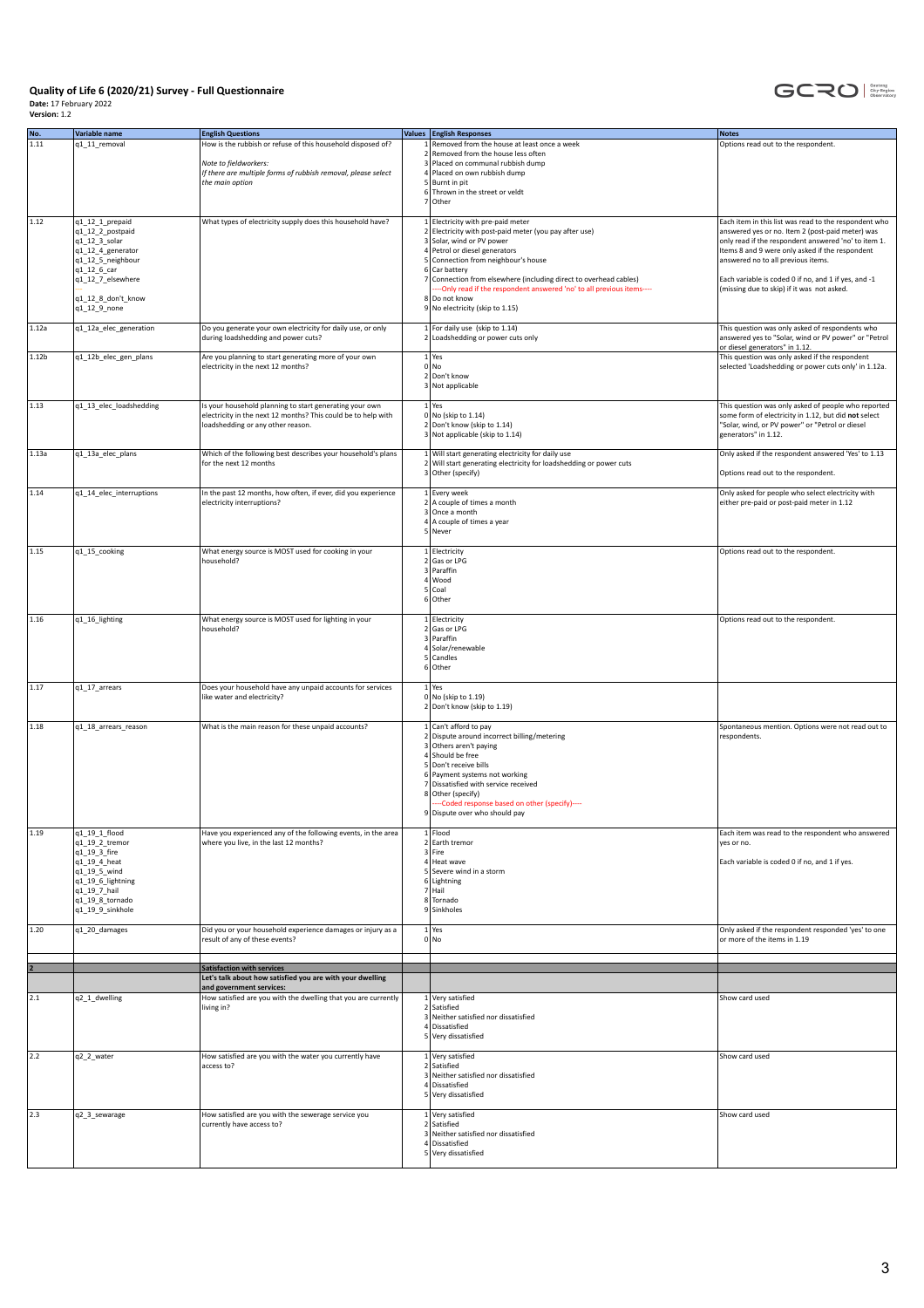

| No.  | Variable name         | <b>English Questions</b>                                                                                 |   | Values English Responses                                          | <b>Notes</b>   |
|------|-----------------------|----------------------------------------------------------------------------------------------------------|---|-------------------------------------------------------------------|----------------|
| 2.4  | q2_4_waste            | How satisfied are you with the rubbish removal service you                                               |   | 1 Very satisfied                                                  | Show card used |
|      |                       | currently have access to?                                                                                |   | 2 Satisfied                                                       |                |
|      |                       |                                                                                                          |   | 3 Neither satisfied nor dissatisfied<br>4 Dissatisfied            |                |
|      |                       |                                                                                                          |   | 5 Very dissatisfied                                               |                |
|      |                       |                                                                                                          |   |                                                                   |                |
| 2.5  | q2_5_energy           | How satisfied are you with the energy sources you currently                                              |   | 1 Very satisfied                                                  | Show card used |
|      |                       | have access to?                                                                                          |   | 2 Satisfied<br>3 Neither satisfied nor dissatisfied               |                |
|      |                       |                                                                                                          |   | Dissatisfied                                                      |                |
|      |                       |                                                                                                          |   | 5 Very dissatisfied                                               |                |
|      |                       |                                                                                                          |   |                                                                   |                |
| 2.6  | q2_6_service_cost     | How satisfied are you with how much you or your household<br>have to pay for municipal services?         |   | 1 Very satisfied<br>2 Satisfied                                   | Show card used |
|      |                       |                                                                                                          |   | 3 Neither satisfied nor dissatisfied                              |                |
|      |                       |                                                                                                          |   | 4 Dissatisfied                                                    |                |
|      |                       |                                                                                                          |   | 5 Very dissatisfied                                               |                |
| 2.7  | q2_7_billing_satis    | How satisfied are you with the way you are billed for                                                    |   | 1 Very satisfied                                                  | Show card used |
|      |                       | municipal services? That is, the way your use is measured,                                               |   | 2 Satisfied                                                       |                |
|      |                       | how you receive your bill, and how easy it is to get                                                     |   | 3 Neither satisfied nor dissatisfied                              |                |
|      |                       | information?                                                                                             |   | Dissatisfied                                                      |                |
|      |                       |                                                                                                          |   | 5 Very dissatisfied                                               |                |
| 2.8  | q2_8_roads            | How satisfied are you with the roads where you live?                                                     |   | 1 Very satisfied                                                  | Show card used |
|      |                       |                                                                                                          |   | 2 Satisfied                                                       |                |
|      |                       |                                                                                                          |   | 3 Neither satisfied nor dissatisfied<br>4 Dissatisfied            |                |
|      |                       |                                                                                                          |   | 5 Very dissatisfied                                               |                |
|      |                       |                                                                                                          |   |                                                                   |                |
| 2.9  | q2_9_street_lights    | How satisfied are you with the street lights where you live?                                             |   | 1 Very satisfied                                                  | Show card used |
|      |                       |                                                                                                          |   | 2 Satisfied<br>3 Neither satisfied nor dissatisfied               |                |
|      |                       |                                                                                                          |   | 4 Dissatisfied                                                    |                |
|      |                       |                                                                                                          |   | 5 Very dissatisfied                                               |                |
|      |                       |                                                                                                          |   |                                                                   |                |
| 2.10 | q2_10_schools         | How satisfied are you with the public schools where you live?                                            |   | 1 Very satisfied<br>2 Satisfied                                   | Show card used |
|      |                       |                                                                                                          |   | 3 Neither satisfied nor dissatisfied                              |                |
|      |                       |                                                                                                          |   | 4 Dissatisfied                                                    |                |
|      |                       |                                                                                                          |   | 5 Very dissatisfied                                               |                |
| 2.11 |                       | How satisfied are you with government's initiatives to grow                                              |   | 1 Very satisfied                                                  |                |
|      | q2_11_gov_initiatives | the economy and create jobs?                                                                             |   | 2 Satisfied                                                       | Show card used |
|      |                       |                                                                                                          |   | 3 Neither satisfied nor dissatisfied                              |                |
|      |                       |                                                                                                          |   | Dissatisfied                                                      |                |
|      |                       |                                                                                                          |   | 5 Very dissatisfied                                               |                |
| 2.12 | q2_12_covid           | How satisfied are you with the way in which the government                                               |   | 1 Very satisfied                                                  | Show card used |
|      |                       | responded to the COVID-19 pandemic?                                                                      |   | 2 Satisfied                                                       |                |
|      |                       |                                                                                                          |   | 3 Neither satisfied nor dissatisfied                              |                |
|      |                       | Note to fieldworkers:                                                                                    |   | 4 Dissatisfied                                                    |                |
|      |                       | If asked, any level of government is applicable.                                                         | 5 | Very dissatisfied                                                 |                |
|      |                       |                                                                                                          |   |                                                                   |                |
|      |                       | <b>Migration</b>                                                                                         |   |                                                                   |                |
| 3.1  | q3_1_birth_prov       | Let's talk about when and how you came to live in Gauteng<br>In which province or country were you born? |   | 1 Gauteng (skip to 3.5)                                           |                |
|      |                       |                                                                                                          |   | 2 Eastern Cape (skip to 3.3)                                      |                |
|      |                       |                                                                                                          |   | 3 Free State (skip to 3.3)                                        |                |
|      |                       |                                                                                                          |   | 4 KwaZulu Natal (skip to 3.3)<br>5 Limpopo (skip to 3.3)          |                |
|      |                       |                                                                                                          |   | 6 Mpumalanga (skip to 3.3)                                        |                |
|      |                       |                                                                                                          |   | 7 Northern Cape (skip to 3.3)                                     |                |
|      |                       |                                                                                                          |   | 8 North West (skip to 3.3)                                        |                |
|      |                       |                                                                                                          |   | 9 Western Cape (skip to 3.3)<br>10 Country outside South Africa   |                |
|      |                       |                                                                                                          |   |                                                                   |                |
| 3.2  | q3_2_birth_country    | In which country were you born?                                                                          |   | Drop down list of countries                                       |                |
|      |                       |                                                                                                          |   |                                                                   |                |
| 3.3  | q3_3_prev_residence   | Which province or country did you live in most recently<br>before coming to Gauteng?                     |   | 1 Eastern Cape<br>2 Free State                                    |                |
|      |                       |                                                                                                          |   | 3 KwaZulu Natal                                                   |                |
|      |                       |                                                                                                          |   | 4 Limpopo                                                         |                |
|      |                       |                                                                                                          |   | 5 Mpumalanga                                                      |                |
|      |                       |                                                                                                          |   | 6 Northern Cape<br>7 North West                                   |                |
|      |                       |                                                                                                          |   | 8 Western Cape                                                    |                |
|      |                       |                                                                                                          |   | 9 Country outside South Africa                                    |                |
| 3.4  |                       |                                                                                                          |   | Written year, restricted to 1915-2021                             |                |
|      | q3_4_year_gp          | What year did you move into Gauteng                                                                      |   |                                                                   |                |
|      |                       | Now I have some questions about when and how you came                                                    |   |                                                                   |                |
|      |                       | to live in this neighbourhood                                                                            |   |                                                                   |                |
| 3.5  | q3_5_length_stay      | How long in total have you lived in this neighbourhood?                                                  |   | 1   I've always lived here (skip to 3.10)<br>2 More than 10 years |                |
|      |                       |                                                                                                          |   | $3 5-10$ years                                                    |                |
|      |                       |                                                                                                          |   | $4 3-4$ years                                                     |                |
|      |                       |                                                                                                          |   | $5 1-2$ years                                                     |                |
|      |                       |                                                                                                          |   | 6 Less than 1 year                                                |                |
| 3.6  | q3_6_previous_home    | Did you move to this neighbourhood from somewhere else in                                                |   | 1 Somewhere else in Gauteng                                       |                |
|      |                       | Gauteng, from another province, or from another country?                                                 |   | 2 Another province (skip to 3.8)                                  |                |
|      |                       |                                                                                                          |   | 3 Another country (skip to 3.8)                                   |                |
| 3.6a | q3_6a_municipality    | Which municipality did you move from?                                                                    |   | 1 City of Ekurhuleni<br>2 City of Johannesburg                    |                |
|      |                       |                                                                                                          |   | 3 City of Tshwane                                                 |                |
|      |                       |                                                                                                          |   | 4 Emfuleni                                                        |                |
|      |                       |                                                                                                          |   | 5 Lesedi                                                          |                |
|      |                       |                                                                                                          |   | 6 Midvaal<br>7 Merafong                                           |                |
|      |                       |                                                                                                          |   | 8 Mogale City                                                     |                |
|      |                       |                                                                                                          |   | 9 Rand West                                                       |                |
|      |                       |                                                                                                          |   | 10 Don't know<br>$11$ Other                                       |                |
|      |                       |                                                                                                          |   |                                                                   |                |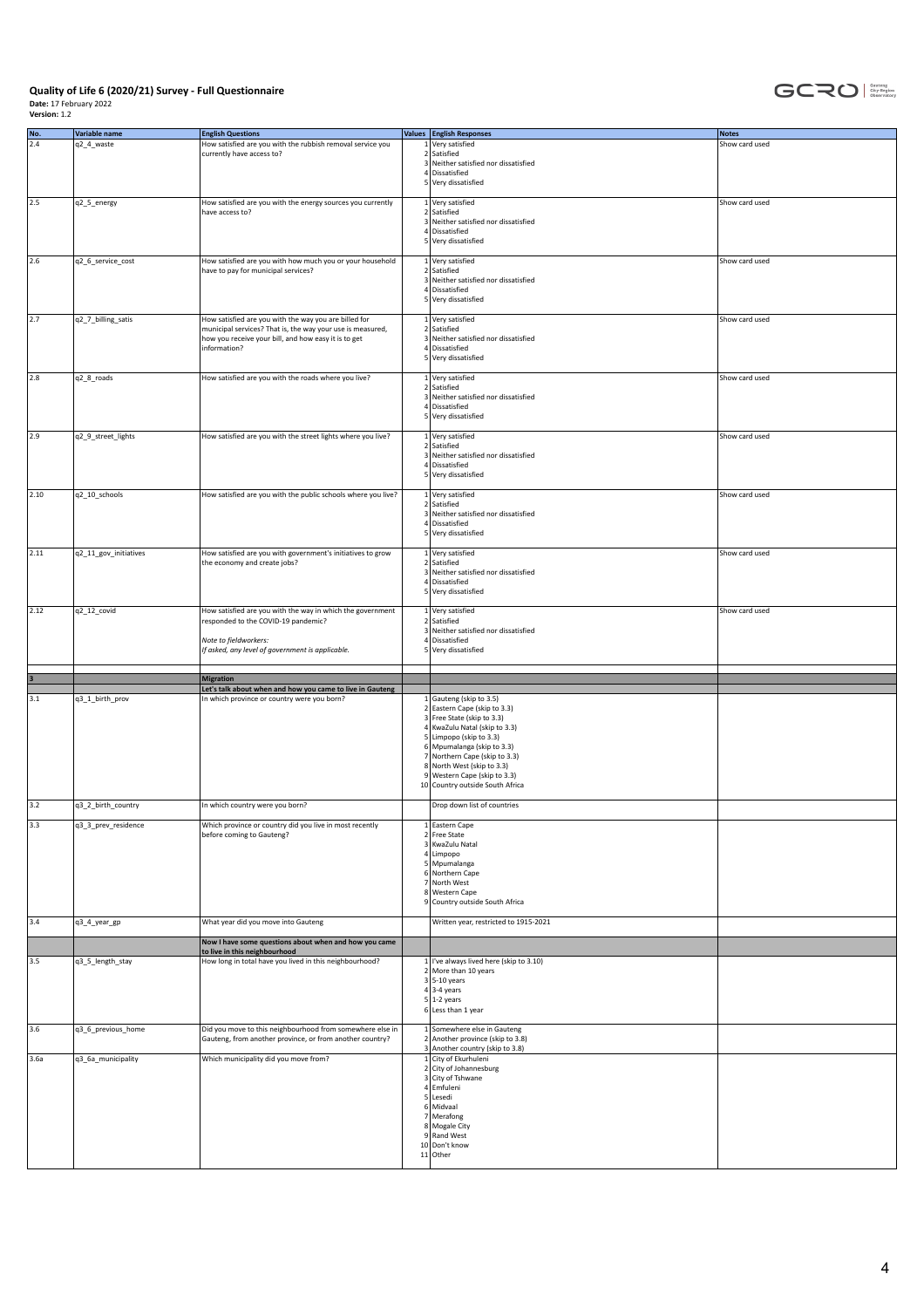

| No.  | Variable name           | <b>English Questions</b>                                                                                                                                                                                                                                                     | Values <b>English Responses</b>                                                                                                                                                                                                                                                                                                                                                                                                                                                                                                                                                                                                                                                                                                       | <b>Notes</b>                                                              |
|------|-------------------------|------------------------------------------------------------------------------------------------------------------------------------------------------------------------------------------------------------------------------------------------------------------------------|---------------------------------------------------------------------------------------------------------------------------------------------------------------------------------------------------------------------------------------------------------------------------------------------------------------------------------------------------------------------------------------------------------------------------------------------------------------------------------------------------------------------------------------------------------------------------------------------------------------------------------------------------------------------------------------------------------------------------------------|---------------------------------------------------------------------------|
| 3.7  | q3_7_prev_neighbourhood | What neighbourhood did you move from?                                                                                                                                                                                                                                        | Free text - area name                                                                                                                                                                                                                                                                                                                                                                                                                                                                                                                                                                                                                                                                                                                 |                                                                           |
|      |                         | Note to fieldworkers:<br>Please try to obtain the name of a small area or<br>neighbourhood (e.g. Orlando West, Braamfontein, Irene,<br>Clubview, Waterkloof). If the respondent names a large area<br>such as 'Soweto' or 'Pretoria', please probe for the<br>neighbourhood. |                                                                                                                                                                                                                                                                                                                                                                                                                                                                                                                                                                                                                                                                                                                                       |                                                                           |
| 3.8  | q3_8_prev_dwelling_type | What type of dwelling did you move from?                                                                                                                                                                                                                                     | 1 House or brick or concrete structure<br>2 Flat or apartment<br>3 Informal dwelling in informal settlement<br>4 Informal dwelling in backyard<br>5 Traditional dwelling or dwelling made from traditional materials<br>6 Other                                                                                                                                                                                                                                                                                                                                                                                                                                                                                                       | Options read out to the respondent.                                       |
| 3.9  | q3_9_reason_moved       | What was your main reason for coming to live in this<br>neighbourhood?                                                                                                                                                                                                       | 1 My family moved here when I was a child<br>2 To access schools/education facilities<br>3 Housing options are better than where I was before<br>4 It is safer than where I was before<br>5   I wanted a place with better services (water, electricity, health care options)<br>6 To be close to work<br>7 To look for work<br>8 To start a business<br>9 To join family or people I know (a partner/spouse, family members, friends, people from<br>home town/area)<br>10 Couldn't go anywhere else<br>11 Other (specify)                                                                                                                                                                                                           | Spontaneous mention. Options were not read out to<br>respondents.         |
| 3.10 | q3_10_home              | When you think of 'home', are you thinking of this<br>neighbourhood, somewhere else in Gauteng, somewhere in<br>another province, or somewhere in another country?                                                                                                           | 1 This neighbourhood<br>2 Another neighbourhood in Gauteng<br>3 Another province<br>4 Another country                                                                                                                                                                                                                                                                                                                                                                                                                                                                                                                                                                                                                                 |                                                                           |
| 3.11 | q3_11_remittances       | Do you ever send money to family or friends that live outside<br>of Gauteng?                                                                                                                                                                                                 | $1$ Yes<br>0 No                                                                                                                                                                                                                                                                                                                                                                                                                                                                                                                                                                                                                                                                                                                       |                                                                           |
|      |                         | <b>Neighbourhood or Community</b>                                                                                                                                                                                                                                            |                                                                                                                                                                                                                                                                                                                                                                                                                                                                                                                                                                                                                                                                                                                                       |                                                                           |
|      |                         | Let's talk a bit more about your neighbourhood or                                                                                                                                                                                                                            |                                                                                                                                                                                                                                                                                                                                                                                                                                                                                                                                                                                                                                                                                                                                       |                                                                           |
|      |                         | community                                                                                                                                                                                                                                                                    |                                                                                                                                                                                                                                                                                                                                                                                                                                                                                                                                                                                                                                                                                                                                       |                                                                           |
| 4.1  | q4_1_change             | Have you seen an improvement or deterioration in this<br>neighbourhood or community in the last 12 months?                                                                                                                                                                   | 1 Improvement<br>2 Deterioration<br>3 No Change                                                                                                                                                                                                                                                                                                                                                                                                                                                                                                                                                                                                                                                                                       |                                                                           |
|      |                         | Note to fieldworkers:<br>If the respondent says they haven't lived there for 12 months<br>yet, just ask about the time since they've arrived there.                                                                                                                          |                                                                                                                                                                                                                                                                                                                                                                                                                                                                                                                                                                                                                                                                                                                                       |                                                                           |
| 4.2  | q4_2_biggest_problem    | What is the biggest problem facing your neighbourhood or                                                                                                                                                                                                                     | 1 Crime (e.g. robbery, hijacking, murder, etc.)                                                                                                                                                                                                                                                                                                                                                                                                                                                                                                                                                                                                                                                                                       | Spontaneous mention. Options were not read out to                         |
|      |                         | community?                                                                                                                                                                                                                                                                   | 2 Unemployment<br>3 Drugs<br>4 Alcohol abuse<br>5 Violence against women and children / domestic violence / rape<br>6 Corruption<br>7 Disease (e.g. HIV / AIDS, malaria, diabetes, TB)<br>8 Emergencies or disasters (e.g. fire, flood, drought, natural disaster)<br>9 Foreigners<br>10 Gangs<br>11 High cost of living<br>12 Lack of basic services (e.g. housing, water, electricity, roads)<br>13 Lack of maintenance (e.g. potholes, street lights, leaking pipes)<br>14 Pollution (e.g. air, water, noise, litter, vandalism)<br>15 Poverty (e.g. hunger, homelessness, begging)<br>16 Protests, unrest, strikes<br>17 Other (specify)<br>18 No problem<br>--Coded response based on other (specify)----<br>19 Lack of security | respondents.                                                              |
| 4.3  | q4_3_community_trust    | Generally speaking, do you think that most people in your<br>neighbourhood or community can be trusted or that you<br>need to be very careful when dealing with people in your<br>eighbourhood?                                                                              | 1 Most people can be trusted<br>2 You need to be very careful<br>3 Don't know                                                                                                                                                                                                                                                                                                                                                                                                                                                                                                                                                                                                                                                         |                                                                           |
| 4.4  | q4_4_status             | Thinking about people living in your neighbourhood, do you<br>think you are the same as them, worse off or better off than<br>them.                                                                                                                                          | 1 Worse off<br>2 Same<br>3 Better off                                                                                                                                                                                                                                                                                                                                                                                                                                                                                                                                                                                                                                                                                                 |                                                                           |
|      |                         | <b>Transport</b>                                                                                                                                                                                                                                                             |                                                                                                                                                                                                                                                                                                                                                                                                                                                                                                                                                                                                                                                                                                                                       |                                                                           |
|      |                         | Now, let's talk about transport                                                                                                                                                                                                                                              |                                                                                                                                                                                                                                                                                                                                                                                                                                                                                                                                                                                                                                                                                                                                       |                                                                           |
| 5.1  | q5_1_frequent_trip      | Think about the trip that you make most often, from this<br>dwelling, either walking, or using another form of transport.<br>What is the purpose of this trip?<br>Note to fieldworkers:<br>This needs to be a current/recent trip.                                           | 1 To go to work (skip to 5.4)<br>2 To look for work (respondent is unemployed and travels looking for work) (skip to 5.4)<br>3 To go to the place where I study (school, college, university) (skip to 5.4)<br>4 Shopping (skip to 5.4)<br>5 Taking children to school (skip to 5.4)<br>6 To go to a place of leisure or entertainment (skip to 5.4)<br>7 Other purpose (please specify) (skip to 5.4)<br>8 I don't make any trips<br>---Coded responses based on other purpose (please specify)----<br>9 Family and friends<br>10 Health care facilities<br>11 Church                                                                                                                                                                | Spontaneous mention. Options were not read out to<br>respondents.         |
| 5.2  | q5_2_non_movement       | Are you sure you never leave to go anywhere?                                                                                                                                                                                                                                 | $1$ Yes (skip to 5.13)<br>$0 $ No                                                                                                                                                                                                                                                                                                                                                                                                                                                                                                                                                                                                                                                                                                     | Only asked of respondents who selected "I don't make<br>any trips" in 5.1 |
| 5.3  | q5_3_trip               | Think about the trip that you make most often, from this<br>dwelling.<br>What is the purpose of this trip?                                                                                                                                                                   | $1$ To go to work<br>2 To look for work (respondent is unemployed and travels looking for work)<br>3 To go to the place where I study (school, college, university)<br>4 Shopping<br>5 Taking children to school<br>6 To go to a place of leisure or entertainment<br>7 Other purpose (please specify)                                                                                                                                                                                                                                                                                                                                                                                                                                |                                                                           |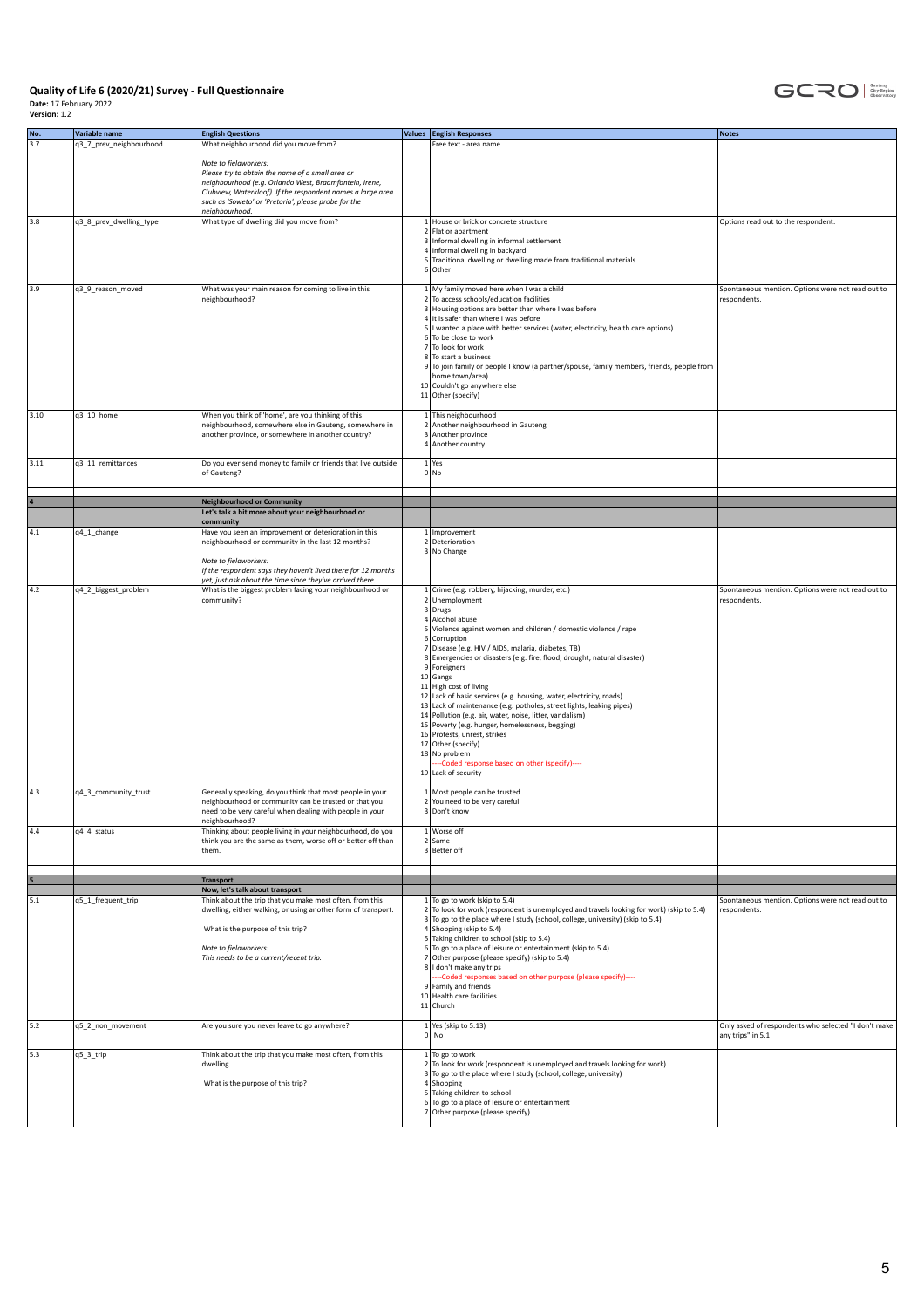

| No.       | Variable name                      | <b>English Questions</b>                                                                                                          | Values <b>English Responses</b>                                                                                                                | <b>Notes</b>                                                                                               |
|-----------|------------------------------------|-----------------------------------------------------------------------------------------------------------------------------------|------------------------------------------------------------------------------------------------------------------------------------------------|------------------------------------------------------------------------------------------------------------|
| 5.1 & 5.3 | q5_1_3_frequent_trip_cons          | Think about the trip that you make most often, from this                                                                          | $1$ To go to work                                                                                                                              | This recoded variable combines all responses to 5.1                                                        |
|           |                                    | dwelling.                                                                                                                         | 2 To look for work (respondent is unemployed and travels looking for work)<br>3 To go to the place where I study (school, college, university) | and 5.3. This is the recommended variable for use in<br>analysis.                                          |
|           |                                    | What is the purpose of this trip?                                                                                                 | 4 Shopping                                                                                                                                     |                                                                                                            |
|           |                                    |                                                                                                                                   | 5 Taking children to school                                                                                                                    |                                                                                                            |
|           |                                    |                                                                                                                                   | 6 To go to a place of leisure or entertainment                                                                                                 |                                                                                                            |
|           |                                    |                                                                                                                                   | 7 Other purpose (please specify)<br>8 I don't make any trips                                                                                   |                                                                                                            |
|           |                                    |                                                                                                                                   | --- Coded responses based on other purpose (please specify)----                                                                                |                                                                                                            |
|           |                                    |                                                                                                                                   | 9 Family and friends                                                                                                                           |                                                                                                            |
|           |                                    |                                                                                                                                   | 10 Health care facilities                                                                                                                      |                                                                                                            |
|           |                                    |                                                                                                                                   | 11 Church                                                                                                                                      |                                                                                                            |
| 5.4.1     | q5_4_1_trip_destination            | Thinking about this trip that you make MOST often, to which                                                                       | 1 City of Ekurhuleni                                                                                                                           |                                                                                                            |
|           |                                    | Municipality do you travel to?                                                                                                    | 2 City of Johannesburg                                                                                                                         |                                                                                                            |
|           |                                    |                                                                                                                                   | 3 City of Tshwane                                                                                                                              |                                                                                                            |
|           |                                    |                                                                                                                                   | 4 Emfuleni<br>5 Lesedi                                                                                                                         |                                                                                                            |
|           |                                    |                                                                                                                                   | 6 Midvaal                                                                                                                                      |                                                                                                            |
|           |                                    |                                                                                                                                   | 7 Merafong                                                                                                                                     |                                                                                                            |
|           |                                    |                                                                                                                                   | 8 Mogale City                                                                                                                                  |                                                                                                            |
|           |                                    |                                                                                                                                   | 9 Rand West<br>10 Don't know                                                                                                                   |                                                                                                            |
|           |                                    |                                                                                                                                   | $11$ Other                                                                                                                                     |                                                                                                            |
|           |                                    |                                                                                                                                   |                                                                                                                                                |                                                                                                            |
| 5.4.2     | q5_4_2_trip_destination            | Thinking about this trip that you make MOST often, to which                                                                       | Free text - area name                                                                                                                          |                                                                                                            |
|           |                                    | neighbourhood do you travel to?                                                                                                   |                                                                                                                                                |                                                                                                            |
|           |                                    |                                                                                                                                   |                                                                                                                                                |                                                                                                            |
|           |                                    | Now I'm going to ask you a few questions about the last                                                                           |                                                                                                                                                |                                                                                                            |
| 5.5       | q5_5_depart_time                   | time you made this trip<br>Last time you made this trip, what time did you leave this                                             | Enter time using 24 hour clock                                                                                                                 |                                                                                                            |
|           |                                    | dwelling?                                                                                                                         |                                                                                                                                                |                                                                                                            |
|           |                                    |                                                                                                                                   |                                                                                                                                                |                                                                                                            |
|           |                                    | Note to fieldworkers:                                                                                                             |                                                                                                                                                |                                                                                                            |
|           |                                    | Please prompt the respondent for the exact time if they are<br>vague.                                                             |                                                                                                                                                |                                                                                                            |
| 5.6       | q5_6_time_destination              | Last time you made this trip, how many minutes did it take                                                                        | Enter time in minutes                                                                                                                          | The value entered could not be less than 0.                                                                |
|           |                                    | you to reach your destination?                                                                                                    |                                                                                                                                                |                                                                                                            |
|           |                                    |                                                                                                                                   |                                                                                                                                                |                                                                                                            |
| 5.7       | q5_7_mode_transport                | Last time you made this trip, what mode of transport did you                                                                      | 1 Walk (skip to 5.10)<br>2 Bicycle (skip to 5.10)                                                                                              |                                                                                                            |
|           |                                    | use to cover the longest distance?                                                                                                | 3 Motorbike (skip to 5.10)                                                                                                                     |                                                                                                            |
|           |                                    |                                                                                                                                   | 4 Car as driver (skip to 5.10)                                                                                                                 |                                                                                                            |
|           |                                    |                                                                                                                                   | 5 Car as passenger (skip to 5.10)                                                                                                              |                                                                                                            |
|           |                                    |                                                                                                                                   | 6 Minibus Taxi                                                                                                                                 |                                                                                                            |
|           |                                    |                                                                                                                                   | 7 Train<br>8 Gautrain                                                                                                                          |                                                                                                            |
|           |                                    |                                                                                                                                   | 9 ReaVaya or A re yeng or Harambee                                                                                                             |                                                                                                            |
|           |                                    |                                                                                                                                   | 10 Other bus (e.g. Metrobus, Putco, City of Tshwane, Gautrain bus)                                                                             |                                                                                                            |
|           |                                    |                                                                                                                                   | 11 Other taxi (e.g. metered taxi, Uber, Taxify) (skip to 5.10)                                                                                 |                                                                                                            |
|           |                                    |                                                                                                                                   | 12 Other type transport (skip to 5.10)                                                                                                         |                                                                                                            |
| 5.8       | q5_8_pub_transport_waiting         | Last time you made this trip, how safe did you feel while                                                                         | 1 Very safe                                                                                                                                    | Show card used                                                                                             |
|           |                                    | waiting for the public transport you used to arrive?                                                                              | 2 Fairly safe                                                                                                                                  |                                                                                                            |
|           |                                    |                                                                                                                                   | 3 Neither safe nor unsafe                                                                                                                      |                                                                                                            |
|           |                                    |                                                                                                                                   | 4 Bit unsafe<br>5 Very unsafe                                                                                                                  |                                                                                                            |
|           |                                    |                                                                                                                                   |                                                                                                                                                |                                                                                                            |
| 5.9       | q5_9_pub_transport_safety          | How safe did you feel while you were in the public transport?                                                                     | 1 Very safe                                                                                                                                    | Show card used                                                                                             |
|           |                                    |                                                                                                                                   | 2 Fairly safe                                                                                                                                  |                                                                                                            |
|           |                                    |                                                                                                                                   | 3 Neither safe nor unsafe<br>4 Bit unsafe                                                                                                      |                                                                                                            |
|           |                                    |                                                                                                                                   | 5 Very unsafe                                                                                                                                  |                                                                                                            |
|           |                                    |                                                                                                                                   |                                                                                                                                                |                                                                                                            |
|           |                                    | Now I am going to ask a few questions about transportation                                                                        |                                                                                                                                                |                                                                                                            |
| 5.10      | q5_10_transport_exp                | in general<br>Approximately how much do you personally spend in total                                                             | 1 R0                                                                                                                                           | Not asked if respondents reported never going                                                              |
|           |                                    | every month on transport?                                                                                                         | $2$ R <sub>1</sub> - R <sub>50</sub>                                                                                                           | anywhere in Q5.2.                                                                                          |
|           |                                    |                                                                                                                                   | $3$ R51 - R100                                                                                                                                 |                                                                                                            |
|           |                                    |                                                                                                                                   | 4 R101 - R250<br>$5$ R251 - R500                                                                                                               |                                                                                                            |
|           |                                    |                                                                                                                                   | 6 R501 - R1 000                                                                                                                                |                                                                                                            |
|           |                                    |                                                                                                                                   | 7 R1 001 - R2 000                                                                                                                              |                                                                                                            |
|           |                                    |                                                                                                                                   | 8 R2 001 or more                                                                                                                               |                                                                                                            |
|           |                                    |                                                                                                                                   | 9 Don't know                                                                                                                                   |                                                                                                            |
| 5.11      | q5_11_pub_transport_prox           | How long does it take to walk from your home to the closest                                                                       | Enter walking time in minutes                                                                                                                  | Not asked if respondents reported never going                                                              |
|           |                                    | place you can access public transport?                                                                                            |                                                                                                                                                | anywhere in Q5.2.                                                                                          |
|           |                                    |                                                                                                                                   |                                                                                                                                                |                                                                                                            |
|           |                                    | Note to fieldworkers: This refers to, for example, the nearest<br>taxi stop, bus stop or train station where the respondent first |                                                                                                                                                |                                                                                                            |
|           |                                    | access public transport.                                                                                                          |                                                                                                                                                |                                                                                                            |
| 5.12      | q5_12_ehail                        | How often do you use services like Uber, Taxify, or bolt?                                                                         | 1 Most days                                                                                                                                    | Not asked if respondents reported never going                                                              |
|           |                                    |                                                                                                                                   | 2 Every week                                                                                                                                   | anywhere in Q5.2.                                                                                          |
|           |                                    |                                                                                                                                   | 3 A couple of times a month<br>4 Once a month                                                                                                  | Show card used                                                                                             |
|           |                                    |                                                                                                                                   | 5 A couple of times a year                                                                                                                     |                                                                                                            |
|           |                                    |                                                                                                                                   | 6 Never                                                                                                                                        |                                                                                                            |
| 5.13      | q5_13_road_accident                | In the last 12 months, have you been involved in a road                                                                           | $1$ Yes                                                                                                                                        |                                                                                                            |
|           |                                    | accident?                                                                                                                         | $0 $ No                                                                                                                                        |                                                                                                            |
|           |                                    |                                                                                                                                   |                                                                                                                                                |                                                                                                            |
| 5.14      | q5_14_1_work                       | In a typical week, what are all the places that you usually walk                                                                  | 1 Work<br>2 Place of religious worship                                                                                                         | Not asked if respondents reported never going                                                              |
|           | q5_14_2_relig<br>q5_14_3_school    | to from your home?                                                                                                                | 3 School                                                                                                                                       | anywhere in Q5.2.                                                                                          |
|           | q5_14_4_clinic                     | Note to fieldworkers:                                                                                                             | 4 Hospital/clinic/other healthcare                                                                                                             | Respondents could not select 'nowhere' along with                                                          |
|           | q5_14_5_creche                     | Please prompt with "anywhere else?" after each response                                                                           | 5 Creche/daycare                                                                                                                               | other options.                                                                                             |
|           | q5_14_6_spaza                      |                                                                                                                                   | 6 Spaza shop                                                                                                                                   |                                                                                                            |
|           | q5_14_7_mall<br>q5_14_8_restaurant |                                                                                                                                   | 7 Supermarket, mall or shopping centre<br>8 Restaurant/takeaway                                                                                | Respondents were given a show card with images and<br>a text description of each possible. They were asked |
|           | q5_14_9_friends                    |                                                                                                                                   | 9 Homes of family or friends                                                                                                                   | to all places to which they usually walked. These were                                                     |
|           | q5_14_10_bank                      |                                                                                                                                   | 10 Financial services / banks                                                                                                                  | then captured by the fieldworker into a multiselect                                                        |
|           | q5_14_11_internet<br>q5_14_12_bar  |                                                                                                                                   | 11 Internet café<br>12 Bars, taverns, shebeens or liquor store                                                                                 | question.                                                                                                  |
|           | q5_14_13_park                      |                                                                                                                                   | 13 Park or green public space                                                                                                                  | Each variable is coded 1 if that destination was                                                           |
|           | q5_14_14_library                   |                                                                                                                                   | 14 Library                                                                                                                                     | selected, and 0 if it was not selected.                                                                    |
|           | q5_14_15_sport                     |                                                                                                                                   | 15 Sport or recreation facility                                                                                                                |                                                                                                            |
|           | q5_14_16_nowhere                   |                                                                                                                                   | 16 Nowhere                                                                                                                                     |                                                                                                            |
|           | q5_14_17_other                     |                                                                                                                                   | 17 Other                                                                                                                                       |                                                                                                            |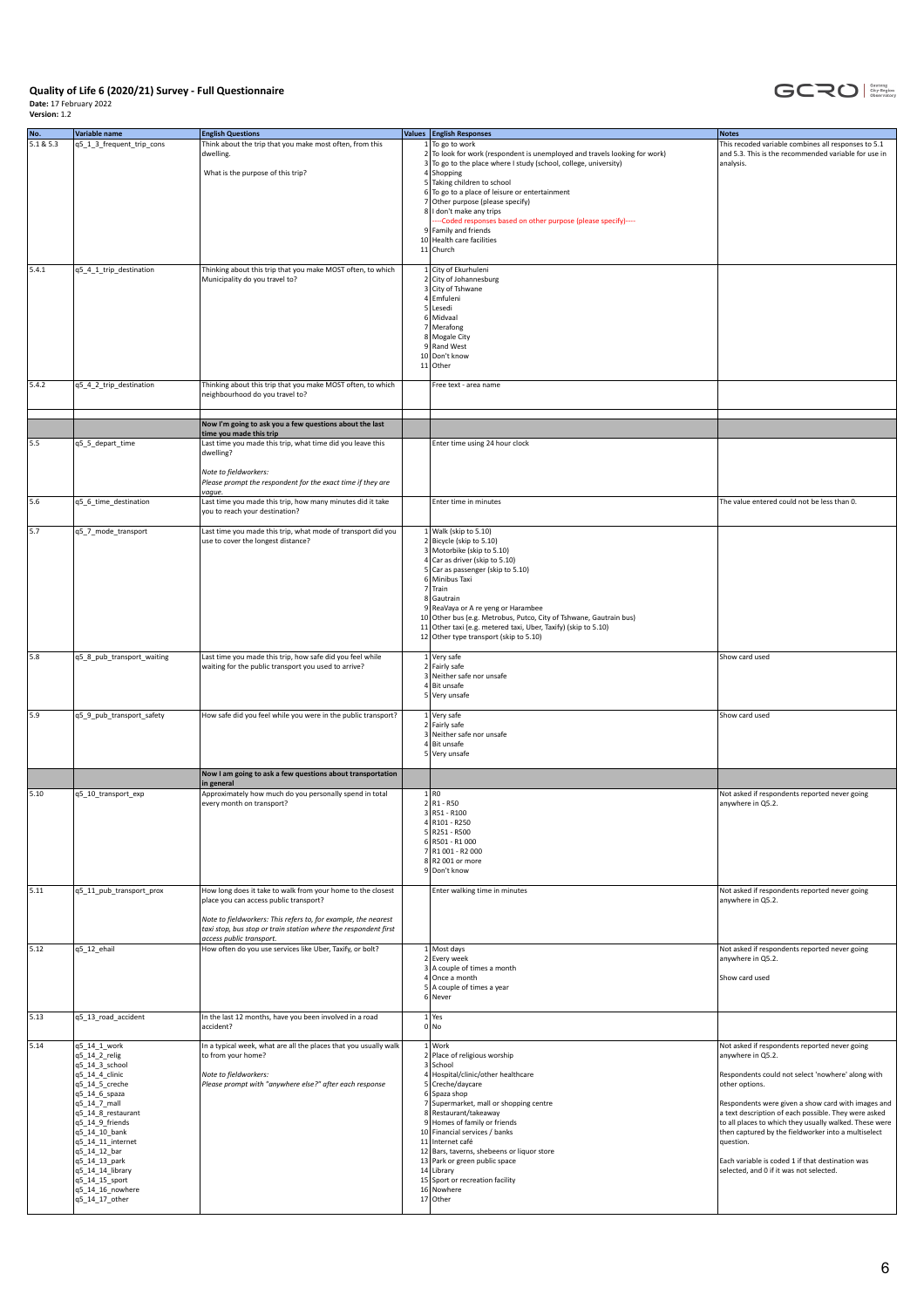

| No.     | Variable name                    | <b>English Questions</b>                                                                                                                                                                 | <b>Values</b> English Responses                                                                              | <b>Notes</b>                                                                                            |
|---------|----------------------------------|------------------------------------------------------------------------------------------------------------------------------------------------------------------------------------------|--------------------------------------------------------------------------------------------------------------|---------------------------------------------------------------------------------------------------------|
|         |                                  | Household                                                                                                                                                                                |                                                                                                              |                                                                                                         |
|         |                                  | Now lets talk about your lifestyle for a while                                                                                                                                           |                                                                                                              |                                                                                                         |
| 6.1     | q6_1_internet                    | Do you use the internet, including websites, e-mail,<br>Facebook, whatsapp, wechat or other apps?                                                                                        | $1$ Yes<br>0 No                                                                                              |                                                                                                         |
| $6.2\,$ | q6_2_debt                        | Many people are in debt at the moment, either from credit<br>cards or bonds or other types of debt.                                                                                      | $1$ Yes<br>$0 $ No (Skip to 6.3)                                                                             |                                                                                                         |
|         |                                  | Do you personally owe money to anyone including a bank or<br>a shop or a money lender (umashonisa)?                                                                                      |                                                                                                              |                                                                                                         |
|         |                                  | Note to fieldworkers:<br>If asked, this includes money owed to family and friends, or to<br>institutions, as well as if the respondent owns something that<br>they are still paying off. |                                                                                                              |                                                                                                         |
| 6.2a    | q6_2a_missed                     | In the last 3 months have you missed a debt repayment (e.g.<br>loan repayment, bond, credit card, umashonisa)?                                                                           | $1$ Yes<br>0 No                                                                                              |                                                                                                         |
| 6.3     | q6_3_1_landline                  | Does this household have any of the following that are in                                                                                                                                | 1 Landline telephone                                                                                         | Each item was read to the respondent who answered                                                       |
|         | q6 3 2 cell<br>q6_3_3_tv         | good working order, that is not broken?                                                                                                                                                  | 2 Cell phone<br>3 Television                                                                                 | yes or no.                                                                                              |
|         | q6_3_4_computer                  | Note to fieldworkers:                                                                                                                                                                    | 4 Personal computer, laptop or Tablet                                                                        | Each variable is coded 0 if no, and 1 if yes.                                                           |
|         | q6_3_5_radio<br>q6_3_6_dstv      | For internet connection- This means an ADSL or Fiber<br>connection, or the household owns a working dongle. If                                                                           | 5 Radio, cd player or music system<br>6 Satellite TV (e.g. MNET DSTV)                                        |                                                                                                         |
|         | q6_3_7_internet                  | internet is accessed using mobile data on phone or tablet                                                                                                                                | 7 Internet connection                                                                                        |                                                                                                         |
|         | q6_3_8_car                       | only, please select 'No'                                                                                                                                                                 | 8 Car<br>9 Bicycle                                                                                           |                                                                                                         |
|         | q6_3_9_bicycle<br>q6_3_10_fridge |                                                                                                                                                                                          | 10 Fridge                                                                                                    |                                                                                                         |
|         |                                  |                                                                                                                                                                                          |                                                                                                              |                                                                                                         |
| 6.4     | q6_4_skip_meal                   | Now I have a few questions about food<br>In the past 12 months, has there ever been a time when you                                                                                      | $1$ Yes                                                                                                      |                                                                                                         |
|         |                                  | or any other adult in this household had to skip a meal<br>because there was not enough money to buy food?                                                                               | 0 No                                                                                                         |                                                                                                         |
| 6.5     | q6_5_feed_children               | In the past 12 months, has there ever been a time when                                                                                                                                   | $1$ Yes                                                                                                      |                                                                                                         |
|         |                                  | there was not enough money to feed the children in the<br>household?                                                                                                                     | $0 $ No<br>2 There are no children in this household (Skip to 6.6)                                           |                                                                                                         |
|         |                                  |                                                                                                                                                                                          |                                                                                                              |                                                                                                         |
|         |                                  | Note to fieldworkers:<br>This question refers to children under 18 only                                                                                                                  |                                                                                                              |                                                                                                         |
| 6.5a    | q6_5a_feeding                    | Are there any children in this household that benefit from a                                                                                                                             | $1$ Yes                                                                                                      |                                                                                                         |
|         |                                  | school feeding scheme?                                                                                                                                                                   | 2 No                                                                                                         |                                                                                                         |
| 6.6     | $q6_6_1_$ beans                  | Which two of these foods does your household eat most                                                                                                                                    | 1 Dry or tinned beans                                                                                        | Respondents were given a show card with images and                                                      |
|         | q6_6_2_polony                    | often?                                                                                                                                                                                   | 2 Processed meat (polony/viennas/bully beef, etc)                                                            | a text description of each protein source. They were                                                    |
|         | q6_6_3_iqfchick<br>q6_6_4_eggs   |                                                                                                                                                                                          | 3 Frozen chicken portions<br>$4$ Eggs                                                                        | asked to select two options which were then captured<br>by the fieldworker into a multiselect question. |
|         | q6_6_5_tinfish                   |                                                                                                                                                                                          | 5 Tinned fish (pilchards/sardines)                                                                           |                                                                                                         |
|         | q6_6_6_meat<br>q6_6_7_offal      |                                                                                                                                                                                          | 6 Fresh meat (beef/chicken/fish, etc)<br>7 Chicken feet/gizzards/off cuts/offal                              | Each variable is coded 1 if that protein source was<br>selected, and 0 if it was not selected.          |
|         | q6_6_8_dairy                     |                                                                                                                                                                                          | 8 Dairy                                                                                                      |                                                                                                         |
|         | q6_6_9_nuts                      |                                                                                                                                                                                          | 9 Nuts and seeds (including soya products)                                                                   |                                                                                                         |
| 6.7     | q6_7_food_satis                  | How satisfied are you with the food your household usually                                                                                                                               | 1 Very satisfied                                                                                             | Show card used.                                                                                         |
|         |                                  | eats?                                                                                                                                                                                    | 2 Satisfied<br>3 Neither satisfied nor dissatisfied                                                          |                                                                                                         |
|         |                                  |                                                                                                                                                                                          | 4 Dissatisfied                                                                                               |                                                                                                         |
|         |                                  |                                                                                                                                                                                          | 5 Very dissatisfied                                                                                          |                                                                                                         |
| 6.8     | q6_8_food_exp                    | Approximately how much does this household spend in total                                                                                                                                | $1$ RO - R500                                                                                                | Spontaneous mention. Options were not read out to                                                       |
|         |                                  | on food per month?                                                                                                                                                                       | 2 R501 - R1 000<br>3 R1 001 - R2 000                                                                         | respondents.                                                                                            |
|         |                                  |                                                                                                                                                                                          | 4 R2 001 - R4 000                                                                                            |                                                                                                         |
|         |                                  |                                                                                                                                                                                          | $5 R4001 +$<br>6 Don't know                                                                                  |                                                                                                         |
|         |                                  |                                                                                                                                                                                          |                                                                                                              |                                                                                                         |
|         |                                  | Participation and government I                                                                                                                                                           |                                                                                                              |                                                                                                         |
|         |                                  | Let's talk about voting                                                                                                                                                                  |                                                                                                              |                                                                                                         |
| 7.1     | q7_1_registered                  | Are you a registered voter?                                                                                                                                                              | $1$ Yes<br>$0 $ No (Skip to 7.4)                                                                             |                                                                                                         |
|         |                                  | Note to fieldworkers:                                                                                                                                                                    |                                                                                                              |                                                                                                         |
| 7.2     | q7_2_voted                       | If respondent has voted before, they are registered.<br>Did you vote in the 2019 National elections? It doesn't matter                                                                   | $1$ Yes (Skip to 7.4)                                                                                        |                                                                                                         |
|         |                                  | who you voted for, just whether or not you voted.                                                                                                                                        | 0 No                                                                                                         |                                                                                                         |
|         |                                  |                                                                                                                                                                                          |                                                                                                              |                                                                                                         |
| 7.3     | q7_3_rx_novote                   | Why did you not vote?                                                                                                                                                                    | 1 Did not know who to vote for                                                                               | Spontaneous mention. Options were not read out to                                                       |
|         |                                  |                                                                                                                                                                                          | 2 Did not think his/her vote will make any difference<br>3 Do not care                                       | respondents.                                                                                            |
|         |                                  |                                                                                                                                                                                          | $4$ No ID                                                                                                    |                                                                                                         |
|         |                                  |                                                                                                                                                                                          | 5 Do not like politics, broken promises, waste of time<br>6 Was not registered in my current voting district |                                                                                                         |
|         |                                  |                                                                                                                                                                                          | 7 Not allowed to vote (turned away, not a citizen, etc)                                                      |                                                                                                         |
|         |                                  |                                                                                                                                                                                          | 8 Other (specify)<br>--Coded responses based on other (specify)----                                          |                                                                                                         |
|         |                                  |                                                                                                                                                                                          | 9 Respondent was working                                                                                     |                                                                                                         |
|         |                                  |                                                                                                                                                                                          | 10 Respondent sick or family member sick<br>11 Out of province or country                                    |                                                                                                         |
|         |                                  |                                                                                                                                                                                          |                                                                                                              |                                                                                                         |
|         |                                  | Now I'd like to ask you some questions about how satisfied<br>you are with the performance of different levels of<br>government.                                                         |                                                                                                              |                                                                                                         |
| 7.4     | q7_4_ng                          | How satisfied are you with the performance of National<br>Government?                                                                                                                    | 1 Very satisfied<br>2 Satisfied                                                                              | Show card used                                                                                          |
|         |                                  |                                                                                                                                                                                          | 3 Neither satisfied nor dissatisfied                                                                         |                                                                                                         |
|         |                                  |                                                                                                                                                                                          | 4 Dissatisfied<br>5 Very dissatisfied                                                                        |                                                                                                         |
|         |                                  |                                                                                                                                                                                          |                                                                                                              |                                                                                                         |
| 7.5     | q7_5_pg                          | How satisfied are you with the performance of Gauteng<br>Provincial Government?                                                                                                          | 1 Very satisfied<br>2 Satisfied                                                                              | Show card used                                                                                          |
|         |                                  |                                                                                                                                                                                          | 3 Neither satisfied nor dissatisfied                                                                         |                                                                                                         |
|         |                                  |                                                                                                                                                                                          | 4 Dissatisfied                                                                                               |                                                                                                         |
|         |                                  |                                                                                                                                                                                          | 5 Very dissatisfied                                                                                          |                                                                                                         |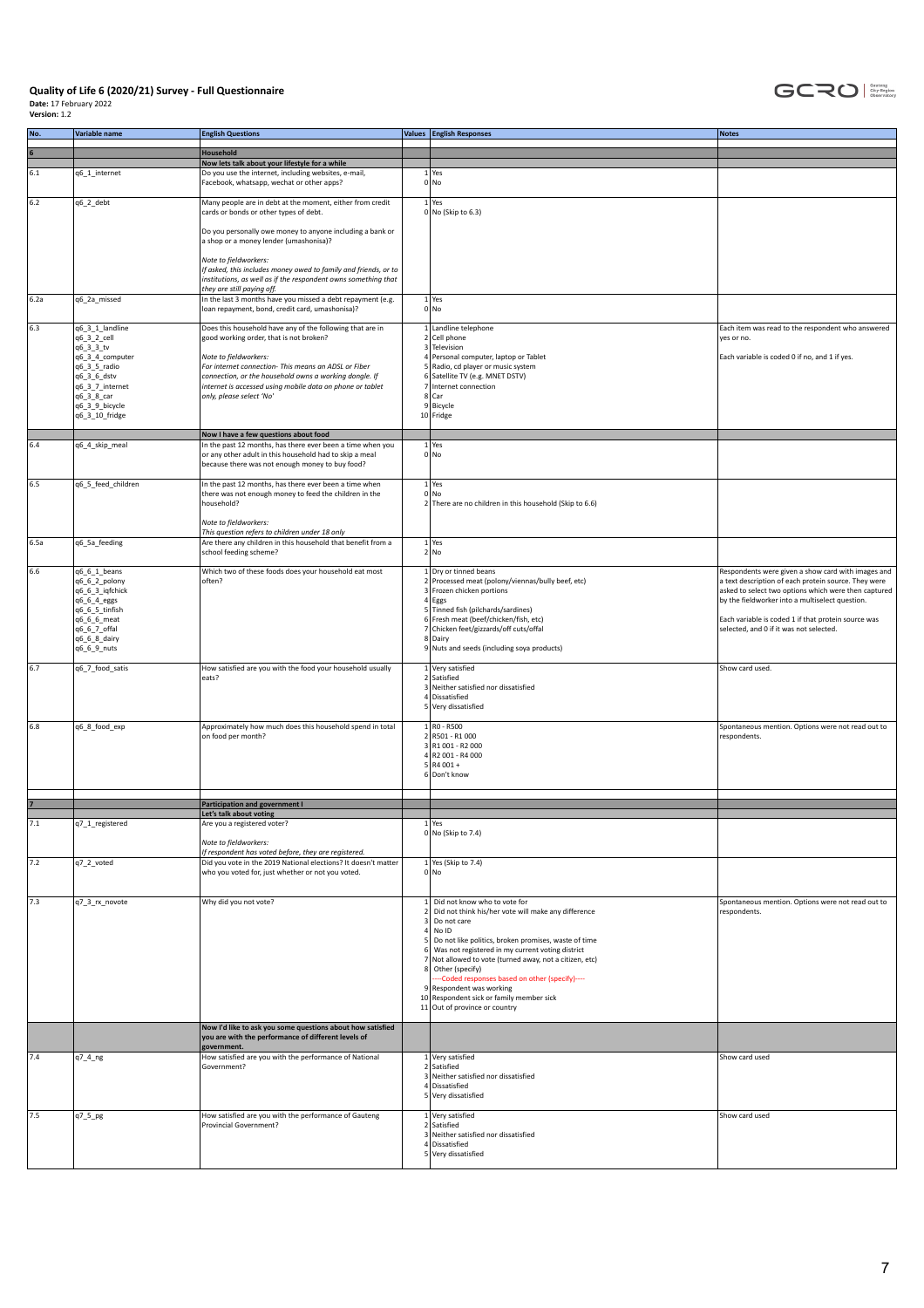

| No.  | Variable name            | <b>English Questions</b>                                        | Values English Responses                                               | Notes                                                 |
|------|--------------------------|-----------------------------------------------------------------|------------------------------------------------------------------------|-------------------------------------------------------|
| 7.6  |                          |                                                                 |                                                                        |                                                       |
|      | q7_6_lg                  | How satisfied are you with the performance of Local             | 1 Very satisfied                                                       | Show card used                                        |
|      |                          | Municipality where you live?                                    | 2 Satisfied                                                            |                                                       |
|      |                          |                                                                 | 3 Neither satisfied nor dissatisfied                                   |                                                       |
|      |                          |                                                                 | 4 Dissatisfied                                                         |                                                       |
|      |                          |                                                                 | 5 Very dissatisfied                                                    |                                                       |
|      |                          |                                                                 |                                                                        |                                                       |
| 7.7  | q7_7_councillor          | How satisfied are you with your local ward councillor?          | 1 Very satisfied                                                       | Show card used                                        |
|      |                          |                                                                 | 2 Satisfied                                                            |                                                       |
|      |                          |                                                                 | 3 Neither satisfied nor dissatisfied                                   |                                                       |
|      |                          |                                                                 | 4 Dissatisfied                                                         |                                                       |
|      |                          |                                                                 | 5 Very dissatisfied                                                    |                                                       |
|      |                          |                                                                 | 6 Don't know who my councillor is                                      |                                                       |
|      |                          |                                                                 |                                                                        |                                                       |
| 7.8  | q7_8_level_gov           | Which level of government, if any, do you think has done the    | 1 National Government                                                  | Options read out to the respondent                    |
|      |                          | most to improve your quality of life?                           | 2 Provincial Government                                                |                                                       |
|      |                          |                                                                 | 3 Local Government (Municipality)                                      |                                                       |
|      |                          |                                                                 | 4 None of them                                                         |                                                       |
|      |                          |                                                                 |                                                                        |                                                       |
|      | q7_9_batho_pele          | In general, do you think most government officials are doing    |                                                                        |                                                       |
| 7.9  |                          |                                                                 | $1$ Yes<br>0 No                                                        |                                                       |
|      |                          | their best to service the people according to the principles of |                                                                        |                                                       |
|      |                          | Batho Pele?                                                     | 2 Don't know                                                           |                                                       |
|      |                          |                                                                 |                                                                        |                                                       |
|      |                          | Note to fieldworkers: If respondent asks what Batho Pele is,    |                                                                        |                                                       |
|      |                          | say "Meaning 'People First', Batho Pele is an initiative to get |                                                                        |                                                       |
|      |                          | public servants to be service orientated and strive for         |                                                                        |                                                       |
|      |                          | excellence in service delivery."                                |                                                                        |                                                       |
|      |                          |                                                                 |                                                                        |                                                       |
| 7.10 | q7_10_gov_weakness       | Thinking about all the things that government is responsible    | 1 Job creation                                                         | Spontaneous mention. Options were not read out to     |
|      |                          | for, what are they doing worst at?                              | 2 Economic growth                                                      | respondents.                                          |
|      |                          |                                                                 | 3 Safety and security                                                  |                                                       |
|      |                          |                                                                 | 4 Nation building                                                      |                                                       |
|      |                          |                                                                 | 5 Keeping government free from corruption                              |                                                       |
|      |                          |                                                                 | 6 Education                                                            |                                                       |
|      |                          |                                                                 | 7 Health                                                               |                                                       |
|      |                          |                                                                 | 8 Social grants                                                        |                                                       |
|      |                          |                                                                 | 9 Housing                                                              |                                                       |
|      |                          |                                                                 | 10 Electricity                                                         |                                                       |
|      |                          |                                                                 | 11 Water                                                               |                                                       |
|      |                          |                                                                 | 12 Other basic services                                                |                                                       |
|      |                          |                                                                 | 13 Other (specify)                                                     |                                                       |
|      |                          |                                                                 |                                                                        |                                                       |
|      |                          |                                                                 | --- Coded response based on other (specify)----                        |                                                       |
|      |                          |                                                                 | 14 All of the above                                                    |                                                       |
|      |                          |                                                                 |                                                                        |                                                       |
| 7.11 | q7_11_gov_trust          | How much do you trust the current leaders of our                | 1 Strongly trust                                                       | Show card used                                        |
|      |                          | government?                                                     | $2$ Trust                                                              |                                                       |
|      |                          |                                                                 | 3 Neither trust nor distrust                                           |                                                       |
|      |                          |                                                                 | 4 Distrust                                                             |                                                       |
|      |                          |                                                                 | 5 Strongly distrust                                                    |                                                       |
|      |                          |                                                                 | 6 Don't know                                                           |                                                       |
|      |                          |                                                                 |                                                                        |                                                       |
| 7.12 | q7_12_munic_comm         | How would you like your municipality to communicate about       | 1 SMS or WhatsApp                                                      | Spontaneous mention. Options were not read out to     |
|      |                          | what they are doing?                                            | 2 Pamphlets or leaflets                                                | respondents.                                          |
|      |                          |                                                                 | 3 Radio or TV                                                          |                                                       |
|      |                          |                                                                 | 4 At a ward meeting                                                    |                                                       |
|      |                          |                                                                 | 5 In person from ward councillors                                      |                                                       |
|      |                          |                                                                 | $6$ Email                                                              |                                                       |
|      |                          |                                                                 | 7 Social media (Twitter, Facebook, etc)                                |                                                       |
|      |                          |                                                                 | 8 Mobile phone application                                             |                                                       |
|      |                          |                                                                 | 9 Municipal call center                                                |                                                       |
|      |                          |                                                                 | 10 Multi purpose community centers or municipal office                 |                                                       |
|      |                          |                                                                 | 11 Website                                                             |                                                       |
|      |                          |                                                                 | 12 Newspaper or magazine                                               |                                                       |
|      |                          |                                                                 | 13 Through word of mouth from friends and neighbours                   |                                                       |
|      |                          |                                                                 | 14 Don't care, do not want to hear from municipality                   |                                                       |
|      |                          |                                                                 |                                                                        |                                                       |
| 7.13 | q7_13_bribe              | Have you ever been asked to pay a bribe to a government         | $1$ Yes                                                                |                                                       |
|      |                          | official, traffic cop, policeman or other public servant?       | $0 $ No (skip to 8.1)                                                  |                                                       |
|      |                          |                                                                 |                                                                        |                                                       |
|      |                          |                                                                 |                                                                        |                                                       |
| 7.14 | q7_14_recent_bribe       | Has this happened to you in the last 12 months?                 | $1$ Yes                                                                |                                                       |
|      |                          |                                                                 | $0 $ No (skip to 8.1)                                                  |                                                       |
|      |                          |                                                                 |                                                                        |                                                       |
| 7.15 | q7_15_1_housing          | What was the bribe asked for?                                   | 1 Housing                                                              | This question was a multi-select question. Items were |
|      | q7_15_2_basic            |                                                                 | 2 Basic municipal services (Water, Sanitation, Refuse removal, Energy) | not read out to the respondents.                      |
|      | q7_15_3_billing          | Note to fieldworkers:                                           | 3 Municipal billing                                                    | After each response, the fieldworker prompted the     |
|      | q7_15_4_school           | Please prompt 'anything else?' after each response              | 4 Schools                                                              | respondent with 'anything else?'                      |
|      | q7_15_5_health           |                                                                 | 5 Health services                                                      |                                                       |
|      | q7_15_6_emerg            |                                                                 | 6 Emergency services                                                   |                                                       |
|      | q7_15_7_homeaff          |                                                                 | 7 Home affairs                                                         |                                                       |
|      | q7_15_8_traffic          |                                                                 | 8 Driving offences                                                     |                                                       |
|      | q7_15_9_licence          |                                                                 | 9 Vehicle or driving licensing                                         |                                                       |
|      | q7_15_10_saps            |                                                                 | 10 SAPS (opening a case, following up on a case)                       |                                                       |
|      |                          |                                                                 |                                                                        |                                                       |
|      | q7_15_11_courts          |                                                                 | 11 An issue in the courts                                              |                                                       |
|      | q7_15_12_tender          |                                                                 | 12 Tender process                                                      |                                                       |
|      | q7_15_13_other           |                                                                 | 13 Other (specify)                                                     |                                                       |
|      |                          |                                                                 | --- Coded response based on other (specify)----                        |                                                       |
|      | q7_15_14_work            |                                                                 | 14 Work                                                                |                                                       |
|      |                          |                                                                 |                                                                        |                                                       |
|      |                          | <b>Opinions 1</b>                                               |                                                                        |                                                       |
|      |                          | How strongly do you agree or disagree with the following        |                                                                        |                                                       |
|      |                          | statements:                                                     |                                                                        |                                                       |
| 8.1  | q8_1_environ_harm        | Environmental factors, like air and water pollution or          | 1 Strongly agree                                                       | Show card used                                        |
|      |                          | dumping sites, have harmed me or my family                      | 2 Agree                                                                |                                                       |
|      |                          |                                                                 | 3 Neither agree nor disagree                                           |                                                       |
|      |                          |                                                                 | 4 Disagree                                                             |                                                       |
|      |                          |                                                                 | 5 Strongly disagree                                                    |                                                       |
|      |                          |                                                                 |                                                                        |                                                       |
| 8.2  | q8_2_violence_foreigners | It is acceptable to be violent to foreigners                    | 1 Strongly agree                                                       | Show card used                                        |
|      |                          |                                                                 | 2 Agree                                                                |                                                       |
|      |                          |                                                                 | 3 Neither agree nor disagree                                           |                                                       |
|      |                          |                                                                 | 4 Disagree                                                             |                                                       |
|      |                          |                                                                 | 5 Strongly disagree                                                    |                                                       |
|      |                          |                                                                 |                                                                        |                                                       |
|      |                          |                                                                 |                                                                        |                                                       |
| 8.3  | q8_3_influence           | People like me cannot influence developments in my              | 1 Strongly agree                                                       | Show card used                                        |
|      |                          | community                                                       | $2$ Agree                                                              |                                                       |
|      |                          |                                                                 | 3 Neither agree nor disagree                                           |                                                       |
|      |                          |                                                                 | 4 Disagree                                                             |                                                       |
|      |                          |                                                                 | 5 Strongly disagree                                                    |                                                       |
|      |                          |                                                                 |                                                                        |                                                       |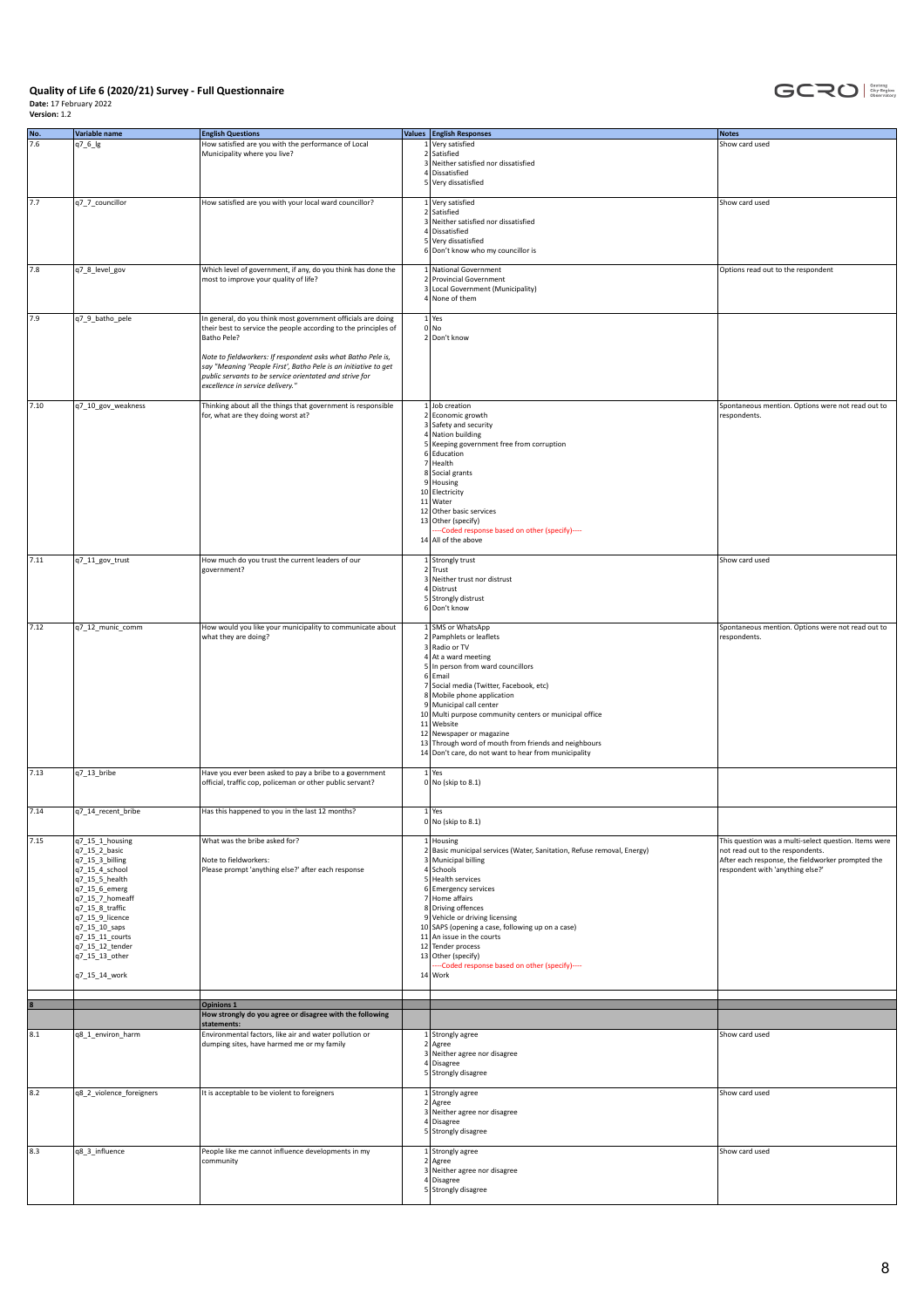

| No.   | Variable name           | <b>English Questions</b>                                                                                                      | Values <b>English Responses</b>                 | Notes                                             |
|-------|-------------------------|-------------------------------------------------------------------------------------------------------------------------------|-------------------------------------------------|---------------------------------------------------|
| 8.4   | q8_4_country            | The country is going in the wrong direction                                                                                   | 1 Strongly agree                                | Show card used                                    |
|       |                         |                                                                                                                               | 2 Agree                                         |                                                   |
|       |                         | Notes to fieldworkers:                                                                                                        | 3 Neither agree nor disagree                    |                                                   |
|       |                         | If asked, we are asking in general.                                                                                           | 4 Disagree                                      |                                                   |
|       |                         | Please do not prompt the respondent with examples, as this                                                                    | 5 Strongly disagree                             |                                                   |
|       |                         | could influence their response.                                                                                               |                                                 |                                                   |
| 8.5   | q8_5_election           | The 2019 national and provincial elections were free and fair                                                                 | 1 Strongly agree<br>2 Agree                     | Show card used                                    |
|       |                         |                                                                                                                               | 3 Neither agree nor disagree                    |                                                   |
|       |                         |                                                                                                                               | 4 Disagree                                      |                                                   |
|       |                         |                                                                                                                               | 5 Strongly disagree                             |                                                   |
|       |                         |                                                                                                                               |                                                 |                                                   |
| 8.6   | q8_6_gov_work_well      | Gauteng's political leaders from different parts of<br>government work well with each other                                   | 1 Strongly agree<br>2 Agree                     | Show card used                                    |
|       |                         |                                                                                                                               | 3 Neither agree nor disagree                    |                                                   |
|       |                         |                                                                                                                               | 4 Disagree                                      |                                                   |
|       |                         |                                                                                                                               | 5 Strongly disagree                             |                                                   |
|       |                         |                                                                                                                               |                                                 |                                                   |
| 8.7   | q8_7_decision_making    | Gauteng's political leaders include most stakeholders in<br>decision-making for the province                                  | 1 Strongly agree<br>2 Agree                     | Show card used                                    |
|       |                         |                                                                                                                               | 3 Neither agree nor disagree                    |                                                   |
|       |                         |                                                                                                                               | 4 Disagree                                      |                                                   |
|       |                         |                                                                                                                               | 5 Strongly disagree                             |                                                   |
|       |                         |                                                                                                                               |                                                 | Show card used                                    |
| 8.7a  | q8_7a_spread            | Government should have provided more information about<br>how COVID-19 was spreading in my area.                              | 1 Strongly agree<br>2 Agree                     |                                                   |
|       |                         |                                                                                                                               | 3 Neither agree nor disagree                    |                                                   |
|       |                         |                                                                                                                               | 4 Disagree                                      |                                                   |
|       |                         |                                                                                                                               | 5 Strongly disagree                             |                                                   |
|       |                         |                                                                                                                               |                                                 |                                                   |
| 8.8   | q8_8_bw_trust           | Blacks and whites will never really trust each other                                                                          | 1 Strongly agree<br>2 Agree                     | Show card used                                    |
|       |                         |                                                                                                                               | 3 Neither agree nor disagree                    |                                                   |
|       |                         |                                                                                                                               | 4 Disagree                                      |                                                   |
|       |                         |                                                                                                                               | 5 Strongly disagree                             |                                                   |
|       |                         |                                                                                                                               |                                                 |                                                   |
| 8.9   | q8_9_water_crisis       | I am worried that Gauteng is going to run out of water                                                                        | 1 Strongly agree                                | Show card used                                    |
|       |                         |                                                                                                                               | 2 Agree<br>3 Neither agree nor disagree         |                                                   |
|       |                         |                                                                                                                               | 4 Disagree                                      |                                                   |
|       |                         |                                                                                                                               | 5 Strongly disagree                             |                                                   |
|       |                         |                                                                                                                               |                                                 |                                                   |
| 8.10  | q8_10_violence_lgbt     | It is acceptable to be violent to gay and lesbian people                                                                      | 1 Strongly agree<br>2 Agree                     | Show card used                                    |
|       |                         |                                                                                                                               | 3 Neither agree nor disagree                    |                                                   |
|       |                         |                                                                                                                               | 4 Disagree                                      |                                                   |
|       |                         |                                                                                                                               | 5 Strongly disagree                             |                                                   |
|       |                         |                                                                                                                               |                                                 |                                                   |
| 8.11  | q8_11_alienation        | Nobody cares about people like me                                                                                             | 1 Strongly agree<br>2 Agree                     | Show card used                                    |
|       |                         |                                                                                                                               | 3 Neither agree nor disagree                    |                                                   |
|       |                         |                                                                                                                               | 4 Disagree                                      |                                                   |
|       |                         |                                                                                                                               | 5 Strongly disagree                             |                                                   |
| 8.12  | q8_12_foreigners        | Imagine that there are three friends who are talking about                                                                    | 1 First Person                                  |                                                   |
|       |                         | life in Gauteng.                                                                                                              | 2 Second Person                                 |                                                   |
|       |                         |                                                                                                                               | 3 Third Person                                  |                                                   |
|       |                         | 1. The first one says: "Gauteng should be for South Africans                                                                  |                                                 |                                                   |
|       |                         | only. They must send the foreigners back to their countries."<br>2. The second one says: "A lot of foreigners came to work in |                                                 |                                                   |
|       |                         | South Africa for poor wages under apartheid. We all suffered                                                                  |                                                 |                                                   |
|       |                         | under the same system. They should be allowed to stay."                                                                       |                                                 |                                                   |
|       |                         | 3. The third one says: "Foreign people living in Gauteng are                                                                  |                                                 |                                                   |
|       |                         | alright, but only if they have legal permission from the                                                                      |                                                 |                                                   |
|       |                         | government."                                                                                                                  |                                                 |                                                   |
|       |                         | Which one person best describes how you feel?                                                                                 |                                                 |                                                   |
|       |                         |                                                                                                                               |                                                 |                                                   |
| 8.13  | q8_13_poverty           | What is the main reason people live in poverty?                                                                               | $1$ Lack of jobs                                | Spontaneous mention. Options were not read out to |
|       |                         |                                                                                                                               | 2 Poor education<br>3 Drugs                     | respondents.                                      |
|       |                         |                                                                                                                               | 4 Laziness                                      |                                                   |
|       |                         |                                                                                                                               | 5 Corrupt or incompetent government/politicians |                                                   |
|       |                         |                                                                                                                               | 6 South Africa's history                        |                                                   |
|       |                         |                                                                                                                               | 7 Other (specify)                               |                                                   |
| 8.14  | q8_14_life_opp          | Which of the following is most important for giving people                                                                    | $1$ Coming from a wealthy family                | Show card used                                    |
|       |                         | the best opportunities in life:                                                                                               | $2$ Having a good education                     |                                                   |
|       |                         |                                                                                                                               | 3 Knowing the right people                      |                                                   |
|       |                         |                                                                                                                               | 4 Living in an area with opportunities          |                                                   |
|       |                         |                                                                                                                               | 5 Race<br>6 Individual willpower and hard work  |                                                   |
|       |                         |                                                                                                                               |                                                 |                                                   |
| 8.15  | q8_15_racial_discrim    | How often do you personally feel racially discriminated                                                                       | 1 Always                                        | Show card used                                    |
|       |                         | against?                                                                                                                      | $2$ Often                                       |                                                   |
|       |                         |                                                                                                                               | 3 Sometimes<br>$4$ Not at all                   |                                                   |
|       |                         |                                                                                                                               | 5 Do not know                                   |                                                   |
|       |                         |                                                                                                                               |                                                 |                                                   |
| 8.15a | q8_15a_job_search       | Compared with 5 years ago, is it easier or harder for people                                                                  | 1 Easier                                        |                                                   |
|       |                         | like you to find jobs, or is there no change?                                                                                 | 2 No change<br>3 Harder                         |                                                   |
|       |                         |                                                                                                                               | 4 Don't know                                    |                                                   |
|       |                         |                                                                                                                               |                                                 |                                                   |
|       |                         | <b>Opinions II</b>                                                                                                            |                                                 |                                                   |
|       |                         | How acceptable are each of the following actions:                                                                             |                                                 |                                                   |
| 8.16  | q8_16_nepotism          | A government employee giving a job to a qualified family                                                                      | 1 Always acceptable                             | Show card used                                    |
|       |                         | member                                                                                                                        | 2 Usually acceptable                            |                                                   |
|       |                         |                                                                                                                               | 3 Sometimes acceptable<br>4 Not acceptable      |                                                   |
|       |                         |                                                                                                                               |                                                 |                                                   |
| 8.17  | q8_17_speed_gov_service | A person paying a small amount of money to speed up a                                                                         | 1 Always acceptable                             | Show card used                                    |
|       |                         | government service, like a drivers license or ID                                                                              | 2 Usually acceptable                            |                                                   |
|       |                         |                                                                                                                               | 3 Sometimes acceptable<br>4 Not acceptable      |                                                   |
|       |                         |                                                                                                                               |                                                 |                                                   |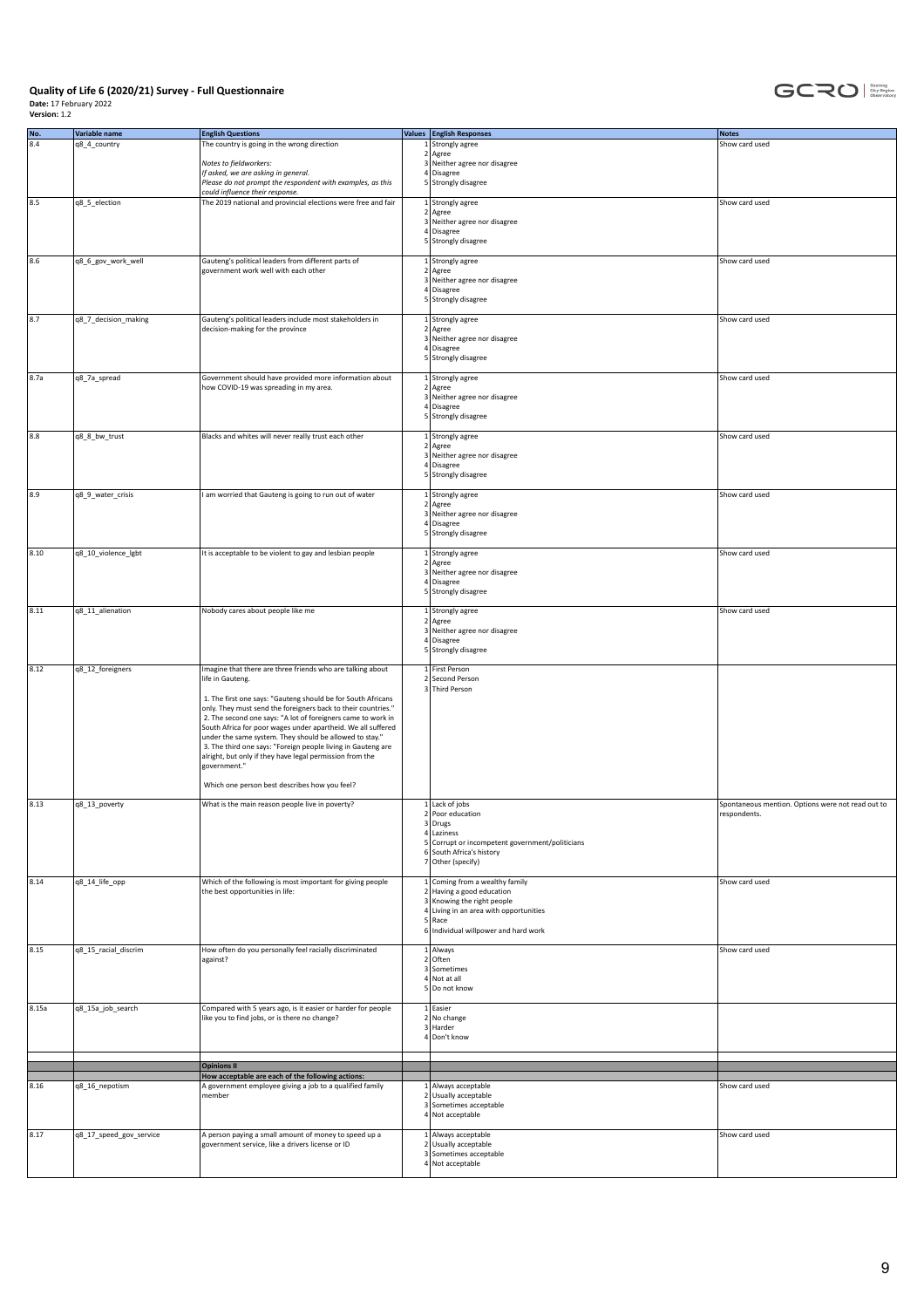

| No.<br>8.18 | Variable name<br>q8_18_small_offence | <b>English Questions</b><br>A person paying a small amount of money to a traffic officer<br>to make a 'small' offence 'go away'                                                                                          | <b>Values</b> English Responses<br>1 Always acceptable<br>2 Usually acceptable<br>3 Sometimes acceptable<br>4 Not acceptable                   | <b>Notes</b><br>Show card used |
|-------------|--------------------------------------|--------------------------------------------------------------------------------------------------------------------------------------------------------------------------------------------------------------------------|------------------------------------------------------------------------------------------------------------------------------------------------|--------------------------------|
|             |                                      | People have different ideas about how to make sure<br>children have the best opportunities in life. How strongly do<br>you agree or disagree with each of the following<br>statements:                                   |                                                                                                                                                |                                |
| 8.19        | q8_19_school_choice                  | Children will have better opportunities if they are allowed to<br>attend any public school their family chooses, regardless<br>where they live                                                                           | 1 Strongly agree<br>2 Agree<br>3 Neither agree nor disagree<br>4 Disagree<br>5 Strongly disagree                                               | Show card used                 |
| 8.20        | q8_20_free_univ                      | Children will have better opportunities if university education<br>is free                                                                                                                                               | 1 Strongly agree<br>2 Agree<br>3 Neither agree nor disagree<br>4 Disagree<br>5 Strongly disagree                                               | Show card used                 |
| 8.21        | q8_21_rich_poor                      | Children will have better opportunities if rich and poor<br>people live together in the same neighbourhood                                                                                                               | 1 Strongly agree<br>2 Agree<br>3 Neither agree nor disagree<br>4 Disagree<br>5 Strongly disagree                                               | Show card used                 |
| 8.22        | q8_22_rural_areas                    | Children will have better opportunities if they grow up in<br>rural areas before coming to Gauteng                                                                                                                       | 1 Strongly agree<br>$2$ Agree<br>3 Neither agree nor disagree<br>4 Disagree<br>5 Strongly disagree                                             | Show card used                 |
|             |                                      | Now I have a few questions about your opinions about                                                                                                                                                                     |                                                                                                                                                |                                |
| 8.23        | q8_23_belong                         | where you live<br>I feel I belong in this area where I live.                                                                                                                                                             | 1 Strongly agree<br>$2$ Agree<br>3 Neither agree nor disagree<br>4 Disagree<br>5 Strongly disagree                                             | Show card used                 |
| 8.24        | q8_24_gcr                            | I am familiar with the term "Gauteng City-Region"                                                                                                                                                                        | $1$ Strongly agree<br>2   Agree<br>3 Neither agree nor disagree (skip to 9.1)<br>4 Disagree (skip to 9.1)<br>5 Strongly disagree (skip to 9.1) | Show card used                 |
| 8.25        | q8_25_gcr                            | In your own words, what does Gauteng City-Region mean to<br>you?                                                                                                                                                         | Free text                                                                                                                                      |                                |
|             |                                      | Life I                                                                                                                                                                                                                   |                                                                                                                                                |                                |
|             |                                      | I am now going to ask you a few questions about your life.<br>Can you tell me how satisfied or dissatisfied you are with<br>the following parts of your life?                                                            |                                                                                                                                                |                                |
| 9.1         | q9_1_money                           | The amount of money you have available to you personally<br>Note to fieldworkers:<br>If asked, we mean all the money that is available to the<br>respondent for all purposes. This includes necessities and<br>luxuries. | 1 Very satisfied<br>2 Satisfied<br>3 Neither satisfied nor dissatisfied<br>4 Dissatisfied<br>5 Very dissatisfied                               | Show card used                 |
| 9.2         | q9_2_time                            | The amount of time you have to do the things you want to                                                                                                                                                                 | 1 Very satisfied<br>2 Satisfied<br>3 Neither satisfied nor dissatisfied<br>4 Dissatisfied<br>5 Very dissatisfied                               | Show card used                 |
| 9.3         | q9_3_family_time                     | Family life - the time you spend with them and the things you<br>do with them                                                                                                                                            | 1 Very satisfied<br>2 Satisfied<br>3 Neither satisfied nor dissatisfied<br>4 Dissatisfied<br>5 Very dissatisfied                               | Show card used                 |
| 9.4         | q9_4_marriage                        | How satisfied are you with your marriage or relationship with<br>your partner                                                                                                                                            | 1 Very satisfied<br>2 Satisfied<br>3 Neither satisfied nor dissatisfied<br>4 Dissatisfied<br>5 Very dissatisfied<br>6 Not applicable           | Show card used                 |
| 9.5         | q9_5_friends                         | Friends                                                                                                                                                                                                                  | 1 Very satisfied<br>2 Satisfied<br>3 Neither satisfied nor dissatisfied<br>4 Dissatisfied<br>5 Very dissatisfied                               | Show card used                 |
| 9.6         | q9_6_living                          | Your standard of living                                                                                                                                                                                                  | 1 Very satisfied<br>2 Satisfied<br>3 Neither satisfied nor dissatisfied<br>4 Dissatisfied<br>5 Very dissatisfied                               | Show card used                 |
| 9.7         | q9_7_leisure                         | How satisfied are you with the way you spend your leisure<br>time - recreation, relaxation etc.?                                                                                                                         | 1 Very satisfied<br>2 Satisfied<br>3 Neither satisfied nor dissatisfied<br>4 Dissatisfied<br>5 Very dissatisfied                               | Show card used                 |
| 9.8         | q9_8_neighbourhood                   | How satisfied are you with the area or neighbourhood where<br>you live now?                                                                                                                                              | 1 Very satisfied<br>2 Satisfied<br>3 Neither satisfied nor dissatisfied<br>4 Dissatisfied<br>5 Very dissatisfied                               | Show card used                 |
| 9.9         | q9_9_life                            | How satisfied are you with your life AS A WHOLE these days?                                                                                                                                                              | 1 Very satisfied<br>2 Satisfied<br>3 Neither satisfied nor dissatisfied<br>4 Dissatisfied<br>5 Very dissatisfied                               | Show card used                 |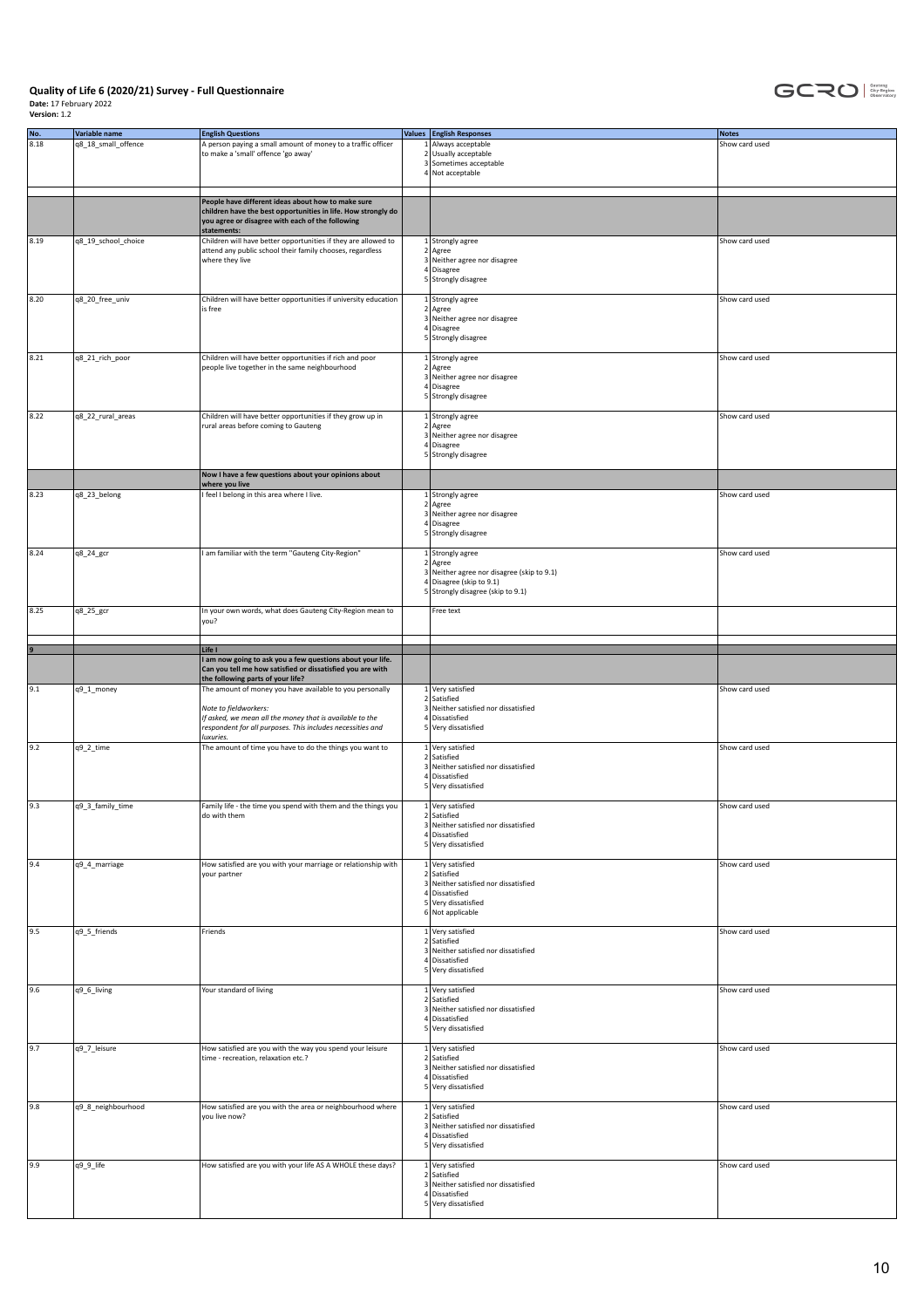

| No.   | Variable name                                                             | <b>English Questions</b>                                                                                                                                                                                                                        | Values English Responses                                                                                                                                                                                                                                                                                                                                                       | <b>Notes</b>                                                                 |
|-------|---------------------------------------------------------------------------|-------------------------------------------------------------------------------------------------------------------------------------------------------------------------------------------------------------------------------------------------|--------------------------------------------------------------------------------------------------------------------------------------------------------------------------------------------------------------------------------------------------------------------------------------------------------------------------------------------------------------------------------|------------------------------------------------------------------------------|
| 10    |                                                                           | <b>Business and work</b>                                                                                                                                                                                                                        |                                                                                                                                                                                                                                                                                                                                                                                |                                                                              |
|       |                                                                           | Let's talk about business and work opportunities                                                                                                                                                                                                |                                                                                                                                                                                                                                                                                                                                                                                |                                                                              |
| 10.1  | q10_1_business                                                            | Are you currently the owner of a business, one that you were<br>responsible for starting up (even if you are not working in this<br>business now)?                                                                                              | $1$ Yes<br>$0 $ No                                                                                                                                                                                                                                                                                                                                                             |                                                                              |
| 10.2  | q10_2_working                                                             | In the past 7 days, did you do any type of work, business, or<br>activity for which you got paid or expected to be paid (even if<br>just for one hour)? This includes selling things, piece work,<br>and work that's part of your own business. | 1 Yes (Skip to 10.6)<br>$0 $ No                                                                                                                                                                                                                                                                                                                                                |                                                                              |
|       |                                                                           | Note to fieldworkers:<br>If respondent is employed, but has been on leave for the past                                                                                                                                                          |                                                                                                                                                                                                                                                                                                                                                                                |                                                                              |
| 10.3  | q10_3_new_job                                                             | 7 days, the answer to this question should still be 'yes'.<br>Have you been appointed to a new job, but have not started<br>yet?                                                                                                                | $1$ Yes (Skip to 10.6)<br>0 No                                                                                                                                                                                                                                                                                                                                                 |                                                                              |
| 10.4  | q10_4_unemployed                                                          | Are you unemployed and looking for work?                                                                                                                                                                                                        | 1 Yes (Skip to 11.1)<br>$0 $ No                                                                                                                                                                                                                                                                                                                                                |                                                                              |
| 10.5  | q10_5_not_looking                                                         | Why are you not looking for work?                                                                                                                                                                                                               | 1   I have given up looking for a job (Skip to 11.1)<br>2 Do not need to work (Skip to 11.1)<br>3 Do not want to work (Skip to 11.1)<br>4 Disabled (Skip to 11.1)<br>5 Housewife or homemaker (Skip to 11.1)<br>6 Looking after family members for no pay (Skip to 11.1)<br>7 School pupil or full time student (Skip to 11.1)<br>8 Retired person or pensioner (Skip to 11.1) | Spontaneous mention. Options were not read out to<br>respondents.            |
| 10.6  | q10_6_self_emp                                                            | Are you self-employed?                                                                                                                                                                                                                          | $1$ Yes<br>$0 $ No                                                                                                                                                                                                                                                                                                                                                             |                                                                              |
| 10.7  | q10_7_sector                                                              | Do you work in the formal or informal sector?                                                                                                                                                                                                   | 1 Formal<br>2 Informal                                                                                                                                                                                                                                                                                                                                                         |                                                                              |
| 10.8  | q10_8_hours                                                               | Do you work full time or part time?                                                                                                                                                                                                             | 1 Full time<br>2 Part time                                                                                                                                                                                                                                                                                                                                                     |                                                                              |
| 10.9  | q10_9_satis                                                               | On the whole, how satisfied are you with your working<br>conditions?                                                                                                                                                                            | 1 Very satisfied<br>2 Satisfied                                                                                                                                                                                                                                                                                                                                                | Show card used                                                               |
|       |                                                                           |                                                                                                                                                                                                                                                 | 3 Neither satisfied nor dissatisfied<br>4 Dissatisfied<br>5 Very dissatisfied                                                                                                                                                                                                                                                                                                  |                                                                              |
| 10.10 | q10_10_occupation                                                         | What kind of work do you usually do? In other words, what is<br>your occupation or job title?                                                                                                                                                   | Free text                                                                                                                                                                                                                                                                                                                                                                      |                                                                              |
|       |                                                                           | Note to fieldworker:<br>Record at least two words, for example, car salesperson,<br>office cleaner, vegetable farmer, primary school teacher,<br>domestic worker etc.                                                                           |                                                                                                                                                                                                                                                                                                                                                                                |                                                                              |
| $11$  |                                                                           | Crime                                                                                                                                                                                                                                           |                                                                                                                                                                                                                                                                                                                                                                                |                                                                              |
|       |                                                                           | Let's talk about issues related to crime and safety for a while                                                                                                                                                                                 |                                                                                                                                                                                                                                                                                                                                                                                |                                                                              |
| 11.1  | q11_1_crime                                                               | During the past year, has the crime situation improved,<br>stayed the same or got worse?<br>Note to fieldworkers:                                                                                                                               | 1 Improved<br>2 Stayed the same<br>3 Got worse                                                                                                                                                                                                                                                                                                                                 |                                                                              |
| 11.2  | q11_2_crime_victim                                                        | If asked, 'past year' means the past 12 months<br>Have you been a victim of crime in the past year?                                                                                                                                             | $1$ Yes                                                                                                                                                                                                                                                                                                                                                                        |                                                                              |
|       |                                                                           | Note to fieldworkers:<br>If asked, 'past year' means the past 12 months                                                                                                                                                                         | $0 $ No                                                                                                                                                                                                                                                                                                                                                                        |                                                                              |
| 11.3  | q11_3_daytime_safety                                                      | How safe do you feel walking in the area where you live<br>during the day?                                                                                                                                                                      | $1$ Very safe<br>2 Fairly safe<br>3 Neither safe nor unsafe<br>4 Bit unsafe<br>5 Very unsafe                                                                                                                                                                                                                                                                                   | Show card used                                                               |
| 11.4  | q11_4_night_safety                                                        | How safe do you feel walking in the area where you live after<br>dark?                                                                                                                                                                          | Very safe<br>2 Fairly safe<br>3 Neither safe nor unsafe<br>4 Bit unsafe<br>5 Very unsafe                                                                                                                                                                                                                                                                                       | Show card used                                                               |
| 11.5  | q11_5_home_safety                                                         | How safe do you feel at home?                                                                                                                                                                                                                   | 1 Very safe<br>2 Fairly safe<br>3 Neither safe nor unsafe<br>4 Bit unsafe<br>5 Very unsafe                                                                                                                                                                                                                                                                                     | Show card used                                                               |
| 11.6  | q11_6_gov_security                                                        | How satisfied are you with safety and security services<br>provided by government where you live?                                                                                                                                               | 1 Very satisfied<br>2 Satisfied<br>3 Neither satisfied nor dissatisfied<br>4 Dissatisfied<br>5 Very dissatisfied                                                                                                                                                                                                                                                               | Show card used                                                               |
| $12$  |                                                                           | <b>Community &amp; participation</b>                                                                                                                                                                                                            |                                                                                                                                                                                                                                                                                                                                                                                |                                                                              |
|       |                                                                           | Let's talk about you and your community again.                                                                                                                                                                                                  |                                                                                                                                                                                                                                                                                                                                                                                |                                                                              |
| 12.1  | q12_1_1_church<br>q12_1_2_social                                          | In the past year, have you participated in the activities of any<br>of the following clubs or societies?                                                                                                                                        | Church or religious organisation<br>2 Social, recreational or sports group or club                                                                                                                                                                                                                                                                                             | Each item in this list was read to the respondent who<br>answered yes or no. |
|       | q12_1_3_stokvel<br>q12_1_4_community                                      | Note to fieldworkers:                                                                                                                                                                                                                           | 3 Stokvel or burial society<br>4 Community assoication or neighbourhood watch                                                                                                                                                                                                                                                                                                  | Each variable is coded 0 if no, and 1 if yes.                                |
|       | q12_1_5_political<br>q12_1_6_other                                        | If asked, 'past year' means the past 12 months                                                                                                                                                                                                  | 5 Political party or trade union<br>6 Any other club/organisation (specify)                                                                                                                                                                                                                                                                                                    |                                                                              |
| 12.2  | q12_2_1_ward<br>q12_2_2_street                                            | In the past year, have you or any member of your household<br>attended any of the following:                                                                                                                                                    | 1 Ward meeting<br>2 Street committee or resident's association meeting                                                                                                                                                                                                                                                                                                         | Each item in this list was read to the respondent who<br>answered yes or no. |
|       | q12_2_3_cdf<br>q12_2_4_idp<br>q12_2_5_mayor<br>q12_2_6_sbg<br>q12_2_7_cpf | Note to fieldworkers:<br>If asked, 'past year' means the past 12 months                                                                                                                                                                         | 3 Community development forum meeting<br>4 Integrated development planning meeting<br>5 Mayoral imbizo meeting<br>6 School governing body meeting<br>7 Community policing forum meeting                                                                                                                                                                                        | Each variable is coded 0 if no, and 1 if yes.                                |
| 12.3  | q12_3_protest                                                             | In the past year, have there been any protests of any kind in<br>this neighbourhood or community?<br>Note to fieldworkers:<br>If asked, 'past year' means the past 12 months                                                                    | $1$ Yes<br>0 No (Skip to 12.5)<br>2 Don't know (Skip to 12.5)                                                                                                                                                                                                                                                                                                                  |                                                                              |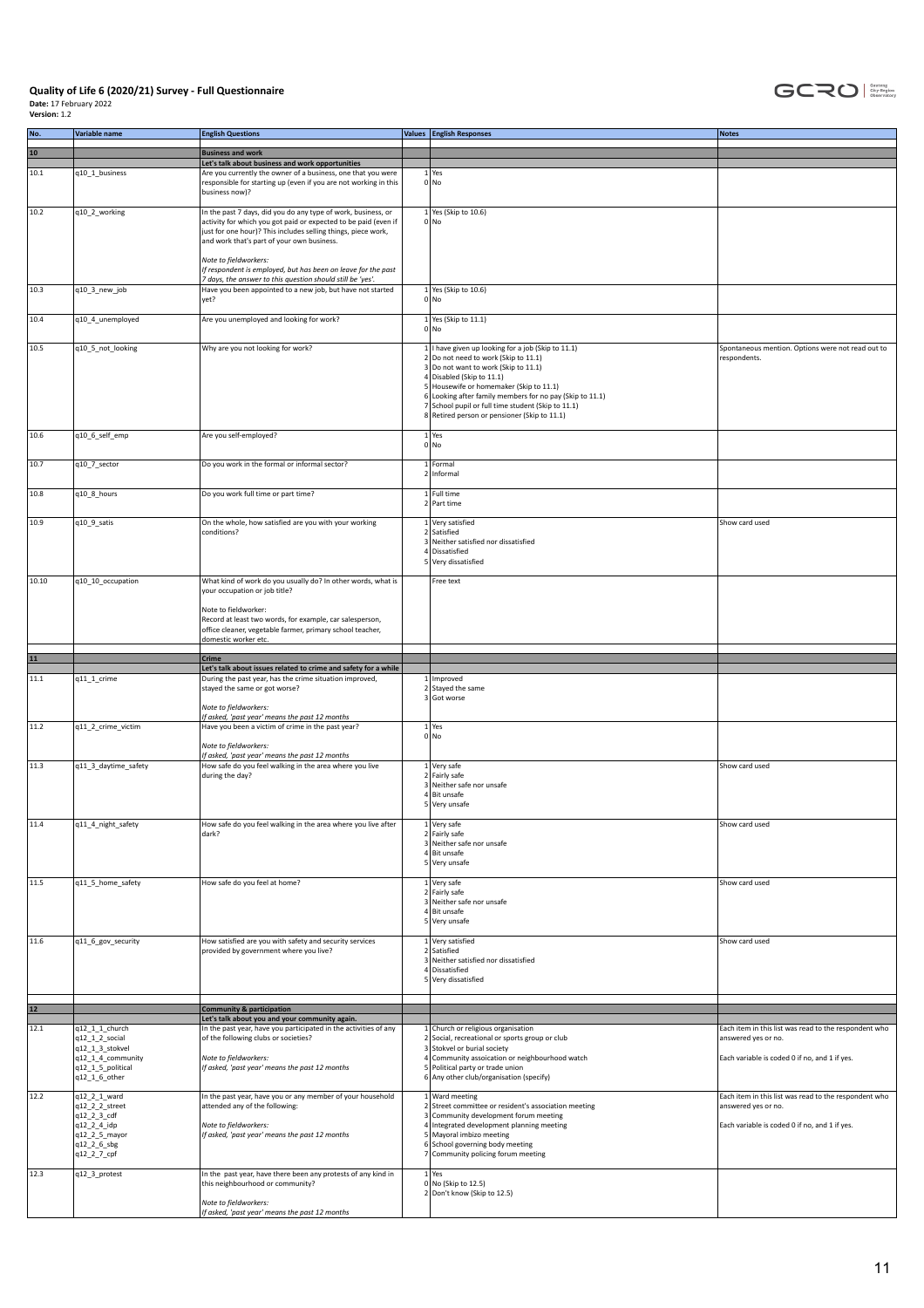

| No.   | Variable name                                                                                                                                                            | <b>English Questions</b>                                                                                                                                                                                                                                                                                                                                                       |                                                    | <b>Values English Responses</b>                                                                                                                                                                                                                                                                                                                                                                                                                                                                                                  | <b>Notes</b>                                                                                                                                                                                                                                                                                                                     |
|-------|--------------------------------------------------------------------------------------------------------------------------------------------------------------------------|--------------------------------------------------------------------------------------------------------------------------------------------------------------------------------------------------------------------------------------------------------------------------------------------------------------------------------------------------------------------------------|----------------------------------------------------|----------------------------------------------------------------------------------------------------------------------------------------------------------------------------------------------------------------------------------------------------------------------------------------------------------------------------------------------------------------------------------------------------------------------------------------------------------------------------------------------------------------------------------|----------------------------------------------------------------------------------------------------------------------------------------------------------------------------------------------------------------------------------------------------------------------------------------------------------------------------------|
| 12.4  | q12_4_rx_protest                                                                                                                                                         | What was the protest about?                                                                                                                                                                                                                                                                                                                                                    |                                                    | 1 Electricty<br>2 Housing (including access to RDP, upgrading of informal settlements)<br>3 Other basic services<br>4 Lack of jobs/economic opportunities<br>5 Jobs given to outsiders<br>6 Favouritism<br>7 Transport issues<br>8 Foreigners in my community<br>9 Crime or security issues<br>10 Poor performance of councillor<br>11 Municipal or provincial demarcation<br>12 Dissatisfaction with national government or national leaders<br>13 Corruption<br>14 University/College access (fees, housing, etc.)<br>15 Other | Spontaneous mention. Options were not read out to<br>respondents.                                                                                                                                                                                                                                                                |
| 12.5  | q12_5_partic_protest                                                                                                                                                     | Have you taken part in any kind of protest in the past 12<br>months?                                                                                                                                                                                                                                                                                                           |                                                    | $1$ Yes<br>0 No                                                                                                                                                                                                                                                                                                                                                                                                                                                                                                                  |                                                                                                                                                                                                                                                                                                                                  |
|       |                                                                                                                                                                          |                                                                                                                                                                                                                                                                                                                                                                                |                                                    |                                                                                                                                                                                                                                                                                                                                                                                                                                                                                                                                  |                                                                                                                                                                                                                                                                                                                                  |
| 13    |                                                                                                                                                                          | <b>Health I</b><br>Let's talk about health issues                                                                                                                                                                                                                                                                                                                              |                                                    |                                                                                                                                                                                                                                                                                                                                                                                                                                                                                                                                  |                                                                                                                                                                                                                                                                                                                                  |
| 13.1  | q13_1_healthcare                                                                                                                                                         | Where do you usually go for health care?                                                                                                                                                                                                                                                                                                                                       |                                                    | 1 Private health care facilities<br>2 Public health care facilities (Skip to 13.3)<br>3 Use public and private facilities (Skip to 13.3)<br>4 Traditional healer (Sangoma)<br>5 Spiritual healer (e.g. faith-realted)<br>6 Not applicable, don't usually need health care (Skip to 13.5)                                                                                                                                                                                                                                         | Options read out to the respondent.                                                                                                                                                                                                                                                                                              |
| 13.2  | q13_2_nonuse_public                                                                                                                                                      | What is the MAIN reason that you don't use public health<br>facilities?                                                                                                                                                                                                                                                                                                        |                                                    | $1$ Cost<br>2 Quality of care<br>3 No public health care facilities close by<br>4 The queues are usually too long<br>5 I have been before and they could not help me<br>6 The staff are too unfriendly or unhelpful<br>7 The clinic often does not have the medicine I need<br>8 Other                                                                                                                                                                                                                                           | Spontaneous mention. Options were not read out to<br>respondents.                                                                                                                                                                                                                                                                |
| 13.3  | q13_3_health_proxim                                                                                                                                                      | Are the healthcare facilities you usually use in the area where<br>you live?                                                                                                                                                                                                                                                                                                   |                                                    | $1$ Yes<br>$0 $ No                                                                                                                                                                                                                                                                                                                                                                                                                                                                                                               |                                                                                                                                                                                                                                                                                                                                  |
| 13.4  | q13_4_health_satis                                                                                                                                                       | How satisfied are you with health services you usually use?                                                                                                                                                                                                                                                                                                                    |                                                    | 1 Very satisfied<br>2 Satisfied<br>$\overline{\mathbf{3}}$<br>Neither satisfied nor dissatisfied<br>4 Dissatisfied<br>5 Very dissatisfied                                                                                                                                                                                                                                                                                                                                                                                        | Show card used                                                                                                                                                                                                                                                                                                                   |
| 13.5  | q13_5_medical_aid                                                                                                                                                        | Are you personally covered by any form of medical aid or<br>other medical insurance?                                                                                                                                                                                                                                                                                           |                                                    | $1$ Yes<br>$0 $ No<br>2 Don't know                                                                                                                                                                                                                                                                                                                                                                                                                                                                                               |                                                                                                                                                                                                                                                                                                                                  |
| 13.6  | q13_6_health_status                                                                                                                                                      | Would you describe the state of your own health in the past 4<br>weeks as excellent, good, poor, or very poor?                                                                                                                                                                                                                                                                 |                                                    | 1 Excellent<br>2 Good<br>3 Poor<br>4 Very Poor                                                                                                                                                                                                                                                                                                                                                                                                                                                                                   |                                                                                                                                                                                                                                                                                                                                  |
| 13.7  | q13_7_health_work                                                                                                                                                        | How often, if ever, does the state of your health prevent you<br>from doing daily work?                                                                                                                                                                                                                                                                                        |                                                    | 1 Always<br>2 Some of the time<br>3 Hardly ever<br>4 Never                                                                                                                                                                                                                                                                                                                                                                                                                                                                       | Show card used                                                                                                                                                                                                                                                                                                                   |
| 13.8  | q13_8_health_soc                                                                                                                                                         | How often, if ever, does the state of your health prevent you<br>from taking part in your usual social activities ?<br>Note to fieldworker:<br>Social activities means anything done for fun or relaxation,<br>whether alone or in a group.                                                                                                                                    |                                                    | 1 Always<br>2 Some of the time<br>Hardly ever<br>$\overline{\mathbf{3}}$<br>4 Never                                                                                                                                                                                                                                                                                                                                                                                                                                              | Show card used                                                                                                                                                                                                                                                                                                                   |
| 13.9  | q13_9_pleasure                                                                                                                                                           | Over the past two weeks, how many days have you been<br>bothered by little interest or pleasure in doing things                                                                                                                                                                                                                                                                |                                                    | 1 Not at all<br>2 A few days<br>3 More than half the days<br>4 Nearly every day                                                                                                                                                                                                                                                                                                                                                                                                                                                  | Show card used                                                                                                                                                                                                                                                                                                                   |
| 13.10 | q13_10_depressed                                                                                                                                                         | Over the past two weeks, how many days have you been<br>bothered by feeling down, depressed or hopeless?                                                                                                                                                                                                                                                                       |                                                    | 1 Not at all<br>2 A few days<br>3 More than half the days<br>4 Nearly every day                                                                                                                                                                                                                                                                                                                                                                                                                                                  | Show card used                                                                                                                                                                                                                                                                                                                   |
| 13.11 | q13_11_1_cancer<br>q13 11 2 diabetes<br>q13_11_3_asthma<br>q13_11_4_pneumonia<br>q13_11_5_heart<br>q13_11_6_hypetension<br>q13_11_7_hiv<br>q13_11_8_tb<br>q13_11_9_covid | In the last year, have you or any other member of this<br>household had any of the following conditions?<br>Notes to fieldworkers:<br>If asked, 'last year' means in the past 12 months.<br>If respondent doesn't want to answer for any item, record this<br>as 'no'<br>COVID-19 should only be recorded as yes if diagnosed by a<br>medical practitioner/confirmed by a test |                                                    | 1 Cancer<br>2 Diabetes<br>3 Asthma<br>4 Pneumonia (not COVID-19)<br>5 Heart disease/stroke<br>6 Hypertension<br>7 HIV / AIDS<br>8 Tuberculosis (TB)<br>$9$ COVID-19                                                                                                                                                                                                                                                                                                                                                              | Each item in this list was read to the respondent who<br>answered yes or no.<br>Each variable is coded 0 if no, and 1 if yes.                                                                                                                                                                                                    |
| 13.12 | q13_12_1_avoid<br>q13_12_2_transport<br>q13_12_3_groceries<br>q13_12_4_school<br>q13_12_5_sanitiser                                                                      | Which of the following things did your household do to<br>minimise the risk of getting COVID-19?<br>Notes to fieldworkers:<br>Emphasise that this is about the household.<br>We want to know if they ever did these things - they do not<br>have to still be doing them.                                                                                                       | $\overline{2}$<br>$\overline{3}$<br>$\overline{4}$ | 1 Avoided indoor public spaces and public gatherings (including shops, malls, church)<br>Changed main mode of transport<br>Changed where or how the household buys groceries<br>Kept children away from school when they were allowed to return<br>5 Bought alcohol based sanitiser                                                                                                                                                                                                                                              | Each item in this list was read to the respondent who<br>answered yes or no.<br>Item 4 ("Kept children away from school when they<br>were allowed to return") was skipped if the<br>respondent had previously indicated in 6.5 that there<br>were no children in the household.<br>Each variable is coded 0 if no, and 1 if yes. |
| 13.13 | q13_13_1_job<br>q13_13_2_reduced<br>q13_13_3_refuse<br>$q13_13_4$ business<br>q13_13_5_care<br>q13_13_6_healthcare<br>q13_13_7_eviction                                  | Which of the following things has been true about your life<br>since March 2020?                                                                                                                                                                                                                                                                                               |                                                    | 1 You lost a job<br>2 Your salary and working hours were reduced<br>3 You tried to test for COVID-19, but were refused<br>4 Had to close a business permanently<br>5 You spent more time than usual looking after children or other family members<br>6 You struggled to access healthcare<br>$\overline{7}$<br>You were evicted from your home                                                                                                                                                                                  | Each item in this list was read to the respondent who<br>answered yes or no. Items 1, 2, 4 and 5 also allowed<br>for a 'not applicable' response.<br>Each variable is coded 0 if no, and 1 if yes. Responses<br>of 'not applicable' are coded as 2.                                                                              |
| 13.14 | q13_14_srd_app                                                                                                                                                           | Did you or any member of your household apply for the R350<br>COVID-19 Social Relief of Distress (SRD) Grant that<br>government introduced?                                                                                                                                                                                                                                    |                                                    | $1$ Yes<br>2 No (Skip to 13.16)                                                                                                                                                                                                                                                                                                                                                                                                                                                                                                  |                                                                                                                                                                                                                                                                                                                                  |
| 13.15 | q13_15_srd_rec                                                                                                                                                           | Did anyone who applied for the grant receive it?                                                                                                                                                                                                                                                                                                                               |                                                    | $1$ Yes<br>2 No                                                                                                                                                                                                                                                                                                                                                                                                                                                                                                                  |                                                                                                                                                                                                                                                                                                                                  |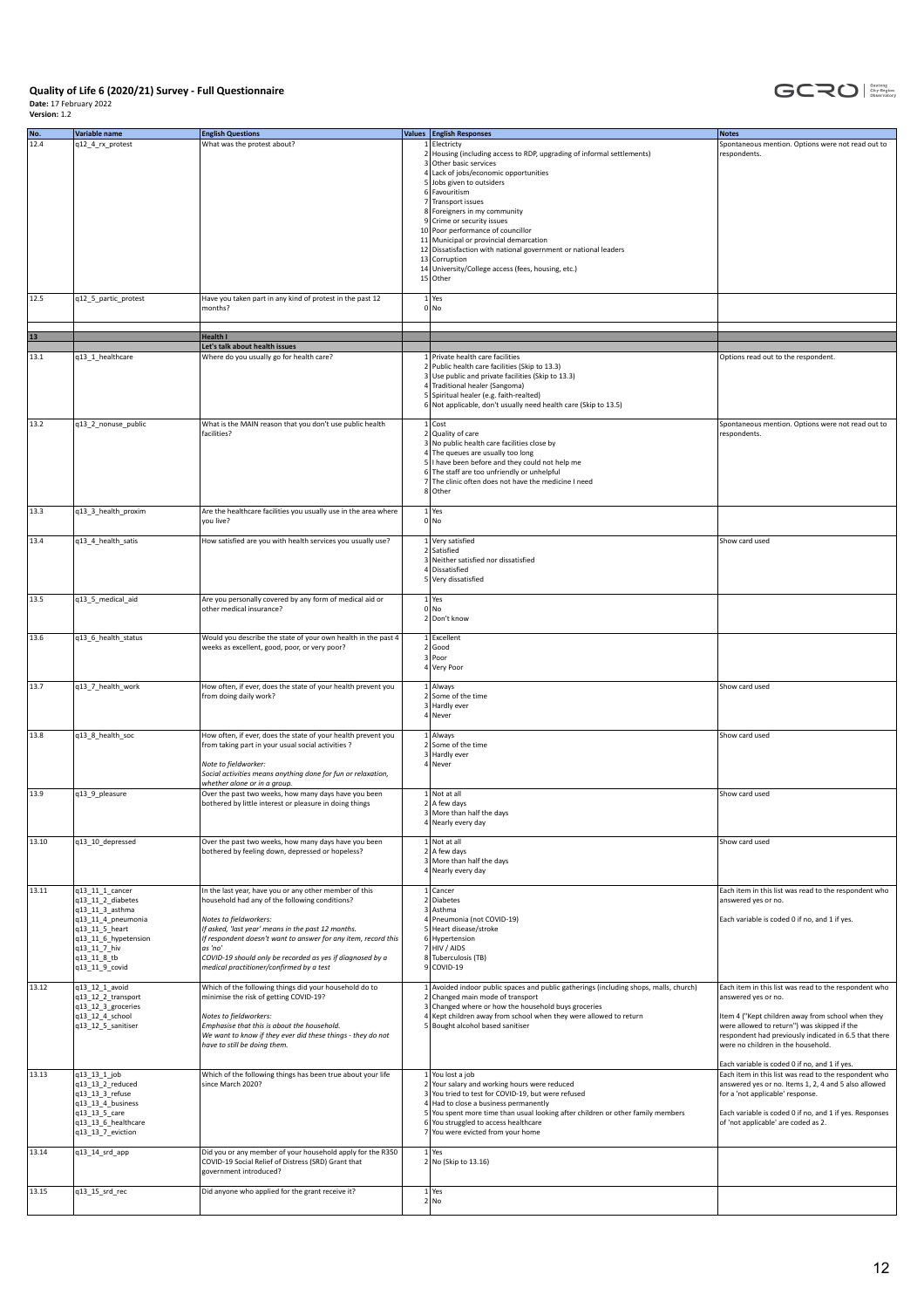

| $1$ Yes<br>2 No<br>an NGO since March 2020?<br>$14$<br>Personal I<br>We are almost at the end now. I just have a few more<br>questions about you.<br>14.1<br>q14_1_education<br>What is the highest level of education you have completed?<br>1 No Education<br>Spontaneous mention. Options were not read out to<br>2 Grade 0 or Grade R<br>respondents.<br>3 Grade 1 or Sub A<br>4 Grade 2 or Sub B<br>$5$ Grade 3, Std 1<br>$6$ Grade 4, Std 2<br>7 Grade 5, Std 3 or ABET 1<br>8 Grade 6, Std 4 or ABET 2<br>$9$ Grade 7, Std 5<br>10 Grade 8, Std 6, Form I or ABET 3<br>11 Grade 9, Std 7, Form II, NQF 1 or ABET 4<br>12 Grade 10, Std 8, Form III, National Trade Certificate 1<br>13 Grade 11, Std 9 or Form IV<br>14 Grade 12, Std 10, Matric<br>15 A certificate from a college, technikon or university<br>16 A diploma from a college, technikon or university<br>17 Technikon or university degree<br>18 Post graduate degree - e.g. Hons, MA, PhD<br>19 Unspecified<br>Number, limited from 18-115<br>14.2<br>q14_2_age<br>How old are you?<br>Not available for public dissemination, but a<br>categorical recode is included in the dataset.<br>14.3<br>Do you have any disabilities?<br>1 Sight disability<br>q14_3_1_sight<br>Multi-select.<br>q14_3_2_hearing<br>2 Hearing disability<br>q14_3_3_speech<br>3 Communication or speech disability<br>4 Physical disability<br>q14_3_4_physical<br>5 Intellectual disability<br>q14_3_5_intellectual<br>6 Not disabled<br>q14_3_6_none<br>14.4<br>q14_4_rel_status<br>What is your current relationship status?<br>1 Married/common law marriage<br>Options read out to the respondent.<br>2 In a relationship but not married<br>3 Single<br>4 Divorced<br>5 Widowed<br>6 Casual partner<br>7 Other<br>14.5<br>q14_5_people<br>How many people, including you, live in this household?<br>Numerical; limited to 1-30<br>Please include babies and children.<br>(If 1, skip to 14.7)<br>Note to fieldworkers:<br>'household' is the people living in the same dwelling and<br>usually eating together for at least 4 nights per week or more.<br>How many members of this household are under 18 years<br>14.6<br>q14_6_under18<br>Number<br>old?<br>14.7<br>q14_7_60plus<br>How many people 60 years or older live in the household?<br>Number<br>Who is the head of this household?<br>14.8<br>q14_8_head<br>1 Respondent<br>2 Spouse or partner of respondent<br>3 Spouses, partners or parents together<br>Note to fieldworkers:<br>If respondent asks what the head of household is, say "The<br>4 Mother of respondent<br>household head is the primary decision maker for the<br>5 Father of respondent<br>household"<br>6 Grandmother of respondent<br>7 Grandfather of respondent<br>8 Other female<br>9 Other male<br>14.9<br>q14_9_language<br>What is the main language spoken in this household?<br>1 Afrikaans<br>$2$ English<br>3 IsiNdebele<br>4 IsiXhosa<br>IsiZulu<br>6 Sepedi<br>7 Sesotho<br>8 Setswana<br>9 Sign language<br>10 SiSwati<br>11 Tshivenda<br>12 Xitsonga<br>13 Other<br>14.10<br>q14_10_social_grant<br>Does anybody in this household receive a social grant of any<br>$1$ Yes<br>0 No<br>type, such as an old age pension, child care or disability<br>grant?<br>14.11<br>q14_11_indingency<br>Is your household registered with your municipality (e.g. on<br>$1$ Yes<br>an indigency register) for rates rebates or for more<br>$0 $ No<br>free/subsidised services like water, electricity, waste etc.?<br>15<br>sc_consent<br>Read to participant: We have a few last questions to ask you.<br>1 Yes (Hand tablet to participant)<br>These questions are about your identity, household income,<br>0 No (End survey)<br>some of your experiences as a child, and things that might<br>have happened to you more recently. Because some of these<br>questions are sensitive, we will give you the tablet so that<br>you can complete them privately. We are collecting this<br>information to better understand<br>problems of violence in our society, and how to address<br>them. Your honesty will help us give government accurate<br>information. However, you can choose not to answer any<br>question if you are not comfortable. I will not be able to see<br>your responses, and your answers will be kept confidential.<br>Do you give consent to participate in the self-complete<br>section?<br>On screen: First we have a few more questions about you | No.   | Variable name      | <b>English Questions</b>                                   | Values English Responses | <b>Notes</b> |
|------------------------------------------------------------------------------------------------------------------------------------------------------------------------------------------------------------------------------------------------------------------------------------------------------------------------------------------------------------------------------------------------------------------------------------------------------------------------------------------------------------------------------------------------------------------------------------------------------------------------------------------------------------------------------------------------------------------------------------------------------------------------------------------------------------------------------------------------------------------------------------------------------------------------------------------------------------------------------------------------------------------------------------------------------------------------------------------------------------------------------------------------------------------------------------------------------------------------------------------------------------------------------------------------------------------------------------------------------------------------------------------------------------------------------------------------------------------------------------------------------------------------------------------------------------------------------------------------------------------------------------------------------------------------------------------------------------------------------------------------------------------------------------------------------------------------------------------------------------------------------------------------------------------------------------------------------------------------------------------------------------------------------------------------------------------------------------------------------------------------------------------------------------------------------------------------------------------------------------------------------------------------------------------------------------------------------------------------------------------------------------------------------------------------------------------------------------------------------------------------------------------------------------------------------------------------------------------------------------------------------------------------------------------------------------------------------------------------------------------------------------------------------------------------------------------------------------------------------------------------------------------------------------------------------------------------------------------------------------------------------------------------------------------------------------------------------------------------------------------------------------------------------------------------------------------------------------------------------------------------------------------------------------------------------------------------------------------------------------------------------------------------------------------------------------------------------------------------------------------------------------------------------------------------------------------------------------------------------------------------------------------------------------------------------------------------------------------------------------------------------------------------------------------------------------------------------------------------------------------------------------------------------------------------------------------------------------------------------------------------------------------------------------------------------------------------------------------------------------------------------------------------------------------------------------------------------------------------------------------------------------------------------------------------------------------------------------------------------------------------------------------------------------------------------------------------------------------------------|-------|--------------------|------------------------------------------------------------|--------------------------|--------------|
|                                                                                                                                                                                                                                                                                                                                                                                                                                                                                                                                                                                                                                                                                                                                                                                                                                                                                                                                                                                                                                                                                                                                                                                                                                                                                                                                                                                                                                                                                                                                                                                                                                                                                                                                                                                                                                                                                                                                                                                                                                                                                                                                                                                                                                                                                                                                                                                                                                                                                                                                                                                                                                                                                                                                                                                                                                                                                                                                                                                                                                                                                                                                                                                                                                                                                                                                                                                                                                                                                                                                                                                                                                                                                                                                                                                                                                                                                                                                                                                                                                                                                                                                                                                                                                                                                                                                                                                                                                                                              | 13.16 | q13_16_food_parcel | Did your household receive food support from government or |                          |              |
|                                                                                                                                                                                                                                                                                                                                                                                                                                                                                                                                                                                                                                                                                                                                                                                                                                                                                                                                                                                                                                                                                                                                                                                                                                                                                                                                                                                                                                                                                                                                                                                                                                                                                                                                                                                                                                                                                                                                                                                                                                                                                                                                                                                                                                                                                                                                                                                                                                                                                                                                                                                                                                                                                                                                                                                                                                                                                                                                                                                                                                                                                                                                                                                                                                                                                                                                                                                                                                                                                                                                                                                                                                                                                                                                                                                                                                                                                                                                                                                                                                                                                                                                                                                                                                                                                                                                                                                                                                                                              |       |                    |                                                            |                          |              |
|                                                                                                                                                                                                                                                                                                                                                                                                                                                                                                                                                                                                                                                                                                                                                                                                                                                                                                                                                                                                                                                                                                                                                                                                                                                                                                                                                                                                                                                                                                                                                                                                                                                                                                                                                                                                                                                                                                                                                                                                                                                                                                                                                                                                                                                                                                                                                                                                                                                                                                                                                                                                                                                                                                                                                                                                                                                                                                                                                                                                                                                                                                                                                                                                                                                                                                                                                                                                                                                                                                                                                                                                                                                                                                                                                                                                                                                                                                                                                                                                                                                                                                                                                                                                                                                                                                                                                                                                                                                                              |       |                    |                                                            |                          |              |
|                                                                                                                                                                                                                                                                                                                                                                                                                                                                                                                                                                                                                                                                                                                                                                                                                                                                                                                                                                                                                                                                                                                                                                                                                                                                                                                                                                                                                                                                                                                                                                                                                                                                                                                                                                                                                                                                                                                                                                                                                                                                                                                                                                                                                                                                                                                                                                                                                                                                                                                                                                                                                                                                                                                                                                                                                                                                                                                                                                                                                                                                                                                                                                                                                                                                                                                                                                                                                                                                                                                                                                                                                                                                                                                                                                                                                                                                                                                                                                                                                                                                                                                                                                                                                                                                                                                                                                                                                                                                              |       |                    |                                                            |                          |              |
|                                                                                                                                                                                                                                                                                                                                                                                                                                                                                                                                                                                                                                                                                                                                                                                                                                                                                                                                                                                                                                                                                                                                                                                                                                                                                                                                                                                                                                                                                                                                                                                                                                                                                                                                                                                                                                                                                                                                                                                                                                                                                                                                                                                                                                                                                                                                                                                                                                                                                                                                                                                                                                                                                                                                                                                                                                                                                                                                                                                                                                                                                                                                                                                                                                                                                                                                                                                                                                                                                                                                                                                                                                                                                                                                                                                                                                                                                                                                                                                                                                                                                                                                                                                                                                                                                                                                                                                                                                                                              |       |                    |                                                            |                          |              |
|                                                                                                                                                                                                                                                                                                                                                                                                                                                                                                                                                                                                                                                                                                                                                                                                                                                                                                                                                                                                                                                                                                                                                                                                                                                                                                                                                                                                                                                                                                                                                                                                                                                                                                                                                                                                                                                                                                                                                                                                                                                                                                                                                                                                                                                                                                                                                                                                                                                                                                                                                                                                                                                                                                                                                                                                                                                                                                                                                                                                                                                                                                                                                                                                                                                                                                                                                                                                                                                                                                                                                                                                                                                                                                                                                                                                                                                                                                                                                                                                                                                                                                                                                                                                                                                                                                                                                                                                                                                                              |       |                    |                                                            |                          |              |
|                                                                                                                                                                                                                                                                                                                                                                                                                                                                                                                                                                                                                                                                                                                                                                                                                                                                                                                                                                                                                                                                                                                                                                                                                                                                                                                                                                                                                                                                                                                                                                                                                                                                                                                                                                                                                                                                                                                                                                                                                                                                                                                                                                                                                                                                                                                                                                                                                                                                                                                                                                                                                                                                                                                                                                                                                                                                                                                                                                                                                                                                                                                                                                                                                                                                                                                                                                                                                                                                                                                                                                                                                                                                                                                                                                                                                                                                                                                                                                                                                                                                                                                                                                                                                                                                                                                                                                                                                                                                              |       |                    |                                                            |                          |              |
|                                                                                                                                                                                                                                                                                                                                                                                                                                                                                                                                                                                                                                                                                                                                                                                                                                                                                                                                                                                                                                                                                                                                                                                                                                                                                                                                                                                                                                                                                                                                                                                                                                                                                                                                                                                                                                                                                                                                                                                                                                                                                                                                                                                                                                                                                                                                                                                                                                                                                                                                                                                                                                                                                                                                                                                                                                                                                                                                                                                                                                                                                                                                                                                                                                                                                                                                                                                                                                                                                                                                                                                                                                                                                                                                                                                                                                                                                                                                                                                                                                                                                                                                                                                                                                                                                                                                                                                                                                                                              |       |                    |                                                            |                          |              |
|                                                                                                                                                                                                                                                                                                                                                                                                                                                                                                                                                                                                                                                                                                                                                                                                                                                                                                                                                                                                                                                                                                                                                                                                                                                                                                                                                                                                                                                                                                                                                                                                                                                                                                                                                                                                                                                                                                                                                                                                                                                                                                                                                                                                                                                                                                                                                                                                                                                                                                                                                                                                                                                                                                                                                                                                                                                                                                                                                                                                                                                                                                                                                                                                                                                                                                                                                                                                                                                                                                                                                                                                                                                                                                                                                                                                                                                                                                                                                                                                                                                                                                                                                                                                                                                                                                                                                                                                                                                                              |       |                    |                                                            |                          |              |
|                                                                                                                                                                                                                                                                                                                                                                                                                                                                                                                                                                                                                                                                                                                                                                                                                                                                                                                                                                                                                                                                                                                                                                                                                                                                                                                                                                                                                                                                                                                                                                                                                                                                                                                                                                                                                                                                                                                                                                                                                                                                                                                                                                                                                                                                                                                                                                                                                                                                                                                                                                                                                                                                                                                                                                                                                                                                                                                                                                                                                                                                                                                                                                                                                                                                                                                                                                                                                                                                                                                                                                                                                                                                                                                                                                                                                                                                                                                                                                                                                                                                                                                                                                                                                                                                                                                                                                                                                                                                              |       |                    |                                                            |                          |              |
|                                                                                                                                                                                                                                                                                                                                                                                                                                                                                                                                                                                                                                                                                                                                                                                                                                                                                                                                                                                                                                                                                                                                                                                                                                                                                                                                                                                                                                                                                                                                                                                                                                                                                                                                                                                                                                                                                                                                                                                                                                                                                                                                                                                                                                                                                                                                                                                                                                                                                                                                                                                                                                                                                                                                                                                                                                                                                                                                                                                                                                                                                                                                                                                                                                                                                                                                                                                                                                                                                                                                                                                                                                                                                                                                                                                                                                                                                                                                                                                                                                                                                                                                                                                                                                                                                                                                                                                                                                                                              |       |                    |                                                            |                          |              |
|                                                                                                                                                                                                                                                                                                                                                                                                                                                                                                                                                                                                                                                                                                                                                                                                                                                                                                                                                                                                                                                                                                                                                                                                                                                                                                                                                                                                                                                                                                                                                                                                                                                                                                                                                                                                                                                                                                                                                                                                                                                                                                                                                                                                                                                                                                                                                                                                                                                                                                                                                                                                                                                                                                                                                                                                                                                                                                                                                                                                                                                                                                                                                                                                                                                                                                                                                                                                                                                                                                                                                                                                                                                                                                                                                                                                                                                                                                                                                                                                                                                                                                                                                                                                                                                                                                                                                                                                                                                                              |       |                    |                                                            |                          |              |
|                                                                                                                                                                                                                                                                                                                                                                                                                                                                                                                                                                                                                                                                                                                                                                                                                                                                                                                                                                                                                                                                                                                                                                                                                                                                                                                                                                                                                                                                                                                                                                                                                                                                                                                                                                                                                                                                                                                                                                                                                                                                                                                                                                                                                                                                                                                                                                                                                                                                                                                                                                                                                                                                                                                                                                                                                                                                                                                                                                                                                                                                                                                                                                                                                                                                                                                                                                                                                                                                                                                                                                                                                                                                                                                                                                                                                                                                                                                                                                                                                                                                                                                                                                                                                                                                                                                                                                                                                                                                              |       |                    |                                                            |                          |              |
|                                                                                                                                                                                                                                                                                                                                                                                                                                                                                                                                                                                                                                                                                                                                                                                                                                                                                                                                                                                                                                                                                                                                                                                                                                                                                                                                                                                                                                                                                                                                                                                                                                                                                                                                                                                                                                                                                                                                                                                                                                                                                                                                                                                                                                                                                                                                                                                                                                                                                                                                                                                                                                                                                                                                                                                                                                                                                                                                                                                                                                                                                                                                                                                                                                                                                                                                                                                                                                                                                                                                                                                                                                                                                                                                                                                                                                                                                                                                                                                                                                                                                                                                                                                                                                                                                                                                                                                                                                                                              |       |                    |                                                            |                          |              |
|                                                                                                                                                                                                                                                                                                                                                                                                                                                                                                                                                                                                                                                                                                                                                                                                                                                                                                                                                                                                                                                                                                                                                                                                                                                                                                                                                                                                                                                                                                                                                                                                                                                                                                                                                                                                                                                                                                                                                                                                                                                                                                                                                                                                                                                                                                                                                                                                                                                                                                                                                                                                                                                                                                                                                                                                                                                                                                                                                                                                                                                                                                                                                                                                                                                                                                                                                                                                                                                                                                                                                                                                                                                                                                                                                                                                                                                                                                                                                                                                                                                                                                                                                                                                                                                                                                                                                                                                                                                                              |       |                    |                                                            |                          |              |
|                                                                                                                                                                                                                                                                                                                                                                                                                                                                                                                                                                                                                                                                                                                                                                                                                                                                                                                                                                                                                                                                                                                                                                                                                                                                                                                                                                                                                                                                                                                                                                                                                                                                                                                                                                                                                                                                                                                                                                                                                                                                                                                                                                                                                                                                                                                                                                                                                                                                                                                                                                                                                                                                                                                                                                                                                                                                                                                                                                                                                                                                                                                                                                                                                                                                                                                                                                                                                                                                                                                                                                                                                                                                                                                                                                                                                                                                                                                                                                                                                                                                                                                                                                                                                                                                                                                                                                                                                                                                              |       |                    |                                                            |                          |              |
|                                                                                                                                                                                                                                                                                                                                                                                                                                                                                                                                                                                                                                                                                                                                                                                                                                                                                                                                                                                                                                                                                                                                                                                                                                                                                                                                                                                                                                                                                                                                                                                                                                                                                                                                                                                                                                                                                                                                                                                                                                                                                                                                                                                                                                                                                                                                                                                                                                                                                                                                                                                                                                                                                                                                                                                                                                                                                                                                                                                                                                                                                                                                                                                                                                                                                                                                                                                                                                                                                                                                                                                                                                                                                                                                                                                                                                                                                                                                                                                                                                                                                                                                                                                                                                                                                                                                                                                                                                                                              |       |                    |                                                            |                          |              |
|                                                                                                                                                                                                                                                                                                                                                                                                                                                                                                                                                                                                                                                                                                                                                                                                                                                                                                                                                                                                                                                                                                                                                                                                                                                                                                                                                                                                                                                                                                                                                                                                                                                                                                                                                                                                                                                                                                                                                                                                                                                                                                                                                                                                                                                                                                                                                                                                                                                                                                                                                                                                                                                                                                                                                                                                                                                                                                                                                                                                                                                                                                                                                                                                                                                                                                                                                                                                                                                                                                                                                                                                                                                                                                                                                                                                                                                                                                                                                                                                                                                                                                                                                                                                                                                                                                                                                                                                                                                                              |       |                    |                                                            |                          |              |
|                                                                                                                                                                                                                                                                                                                                                                                                                                                                                                                                                                                                                                                                                                                                                                                                                                                                                                                                                                                                                                                                                                                                                                                                                                                                                                                                                                                                                                                                                                                                                                                                                                                                                                                                                                                                                                                                                                                                                                                                                                                                                                                                                                                                                                                                                                                                                                                                                                                                                                                                                                                                                                                                                                                                                                                                                                                                                                                                                                                                                                                                                                                                                                                                                                                                                                                                                                                                                                                                                                                                                                                                                                                                                                                                                                                                                                                                                                                                                                                                                                                                                                                                                                                                                                                                                                                                                                                                                                                                              |       |                    |                                                            |                          |              |
|                                                                                                                                                                                                                                                                                                                                                                                                                                                                                                                                                                                                                                                                                                                                                                                                                                                                                                                                                                                                                                                                                                                                                                                                                                                                                                                                                                                                                                                                                                                                                                                                                                                                                                                                                                                                                                                                                                                                                                                                                                                                                                                                                                                                                                                                                                                                                                                                                                                                                                                                                                                                                                                                                                                                                                                                                                                                                                                                                                                                                                                                                                                                                                                                                                                                                                                                                                                                                                                                                                                                                                                                                                                                                                                                                                                                                                                                                                                                                                                                                                                                                                                                                                                                                                                                                                                                                                                                                                                                              |       |                    |                                                            |                          |              |
|                                                                                                                                                                                                                                                                                                                                                                                                                                                                                                                                                                                                                                                                                                                                                                                                                                                                                                                                                                                                                                                                                                                                                                                                                                                                                                                                                                                                                                                                                                                                                                                                                                                                                                                                                                                                                                                                                                                                                                                                                                                                                                                                                                                                                                                                                                                                                                                                                                                                                                                                                                                                                                                                                                                                                                                                                                                                                                                                                                                                                                                                                                                                                                                                                                                                                                                                                                                                                                                                                                                                                                                                                                                                                                                                                                                                                                                                                                                                                                                                                                                                                                                                                                                                                                                                                                                                                                                                                                                                              |       |                    |                                                            |                          |              |
|                                                                                                                                                                                                                                                                                                                                                                                                                                                                                                                                                                                                                                                                                                                                                                                                                                                                                                                                                                                                                                                                                                                                                                                                                                                                                                                                                                                                                                                                                                                                                                                                                                                                                                                                                                                                                                                                                                                                                                                                                                                                                                                                                                                                                                                                                                                                                                                                                                                                                                                                                                                                                                                                                                                                                                                                                                                                                                                                                                                                                                                                                                                                                                                                                                                                                                                                                                                                                                                                                                                                                                                                                                                                                                                                                                                                                                                                                                                                                                                                                                                                                                                                                                                                                                                                                                                                                                                                                                                                              |       |                    |                                                            |                          |              |
|                                                                                                                                                                                                                                                                                                                                                                                                                                                                                                                                                                                                                                                                                                                                                                                                                                                                                                                                                                                                                                                                                                                                                                                                                                                                                                                                                                                                                                                                                                                                                                                                                                                                                                                                                                                                                                                                                                                                                                                                                                                                                                                                                                                                                                                                                                                                                                                                                                                                                                                                                                                                                                                                                                                                                                                                                                                                                                                                                                                                                                                                                                                                                                                                                                                                                                                                                                                                                                                                                                                                                                                                                                                                                                                                                                                                                                                                                                                                                                                                                                                                                                                                                                                                                                                                                                                                                                                                                                                                              |       |                    |                                                            |                          |              |
|                                                                                                                                                                                                                                                                                                                                                                                                                                                                                                                                                                                                                                                                                                                                                                                                                                                                                                                                                                                                                                                                                                                                                                                                                                                                                                                                                                                                                                                                                                                                                                                                                                                                                                                                                                                                                                                                                                                                                                                                                                                                                                                                                                                                                                                                                                                                                                                                                                                                                                                                                                                                                                                                                                                                                                                                                                                                                                                                                                                                                                                                                                                                                                                                                                                                                                                                                                                                                                                                                                                                                                                                                                                                                                                                                                                                                                                                                                                                                                                                                                                                                                                                                                                                                                                                                                                                                                                                                                                                              |       |                    |                                                            |                          |              |
|                                                                                                                                                                                                                                                                                                                                                                                                                                                                                                                                                                                                                                                                                                                                                                                                                                                                                                                                                                                                                                                                                                                                                                                                                                                                                                                                                                                                                                                                                                                                                                                                                                                                                                                                                                                                                                                                                                                                                                                                                                                                                                                                                                                                                                                                                                                                                                                                                                                                                                                                                                                                                                                                                                                                                                                                                                                                                                                                                                                                                                                                                                                                                                                                                                                                                                                                                                                                                                                                                                                                                                                                                                                                                                                                                                                                                                                                                                                                                                                                                                                                                                                                                                                                                                                                                                                                                                                                                                                                              |       |                    |                                                            |                          |              |
|                                                                                                                                                                                                                                                                                                                                                                                                                                                                                                                                                                                                                                                                                                                                                                                                                                                                                                                                                                                                                                                                                                                                                                                                                                                                                                                                                                                                                                                                                                                                                                                                                                                                                                                                                                                                                                                                                                                                                                                                                                                                                                                                                                                                                                                                                                                                                                                                                                                                                                                                                                                                                                                                                                                                                                                                                                                                                                                                                                                                                                                                                                                                                                                                                                                                                                                                                                                                                                                                                                                                                                                                                                                                                                                                                                                                                                                                                                                                                                                                                                                                                                                                                                                                                                                                                                                                                                                                                                                                              |       |                    |                                                            |                          |              |
|                                                                                                                                                                                                                                                                                                                                                                                                                                                                                                                                                                                                                                                                                                                                                                                                                                                                                                                                                                                                                                                                                                                                                                                                                                                                                                                                                                                                                                                                                                                                                                                                                                                                                                                                                                                                                                                                                                                                                                                                                                                                                                                                                                                                                                                                                                                                                                                                                                                                                                                                                                                                                                                                                                                                                                                                                                                                                                                                                                                                                                                                                                                                                                                                                                                                                                                                                                                                                                                                                                                                                                                                                                                                                                                                                                                                                                                                                                                                                                                                                                                                                                                                                                                                                                                                                                                                                                                                                                                                              |       |                    |                                                            |                          |              |
|                                                                                                                                                                                                                                                                                                                                                                                                                                                                                                                                                                                                                                                                                                                                                                                                                                                                                                                                                                                                                                                                                                                                                                                                                                                                                                                                                                                                                                                                                                                                                                                                                                                                                                                                                                                                                                                                                                                                                                                                                                                                                                                                                                                                                                                                                                                                                                                                                                                                                                                                                                                                                                                                                                                                                                                                                                                                                                                                                                                                                                                                                                                                                                                                                                                                                                                                                                                                                                                                                                                                                                                                                                                                                                                                                                                                                                                                                                                                                                                                                                                                                                                                                                                                                                                                                                                                                                                                                                                                              |       |                    |                                                            |                          |              |
|                                                                                                                                                                                                                                                                                                                                                                                                                                                                                                                                                                                                                                                                                                                                                                                                                                                                                                                                                                                                                                                                                                                                                                                                                                                                                                                                                                                                                                                                                                                                                                                                                                                                                                                                                                                                                                                                                                                                                                                                                                                                                                                                                                                                                                                                                                                                                                                                                                                                                                                                                                                                                                                                                                                                                                                                                                                                                                                                                                                                                                                                                                                                                                                                                                                                                                                                                                                                                                                                                                                                                                                                                                                                                                                                                                                                                                                                                                                                                                                                                                                                                                                                                                                                                                                                                                                                                                                                                                                                              |       |                    |                                                            |                          |              |
|                                                                                                                                                                                                                                                                                                                                                                                                                                                                                                                                                                                                                                                                                                                                                                                                                                                                                                                                                                                                                                                                                                                                                                                                                                                                                                                                                                                                                                                                                                                                                                                                                                                                                                                                                                                                                                                                                                                                                                                                                                                                                                                                                                                                                                                                                                                                                                                                                                                                                                                                                                                                                                                                                                                                                                                                                                                                                                                                                                                                                                                                                                                                                                                                                                                                                                                                                                                                                                                                                                                                                                                                                                                                                                                                                                                                                                                                                                                                                                                                                                                                                                                                                                                                                                                                                                                                                                                                                                                                              |       |                    |                                                            |                          |              |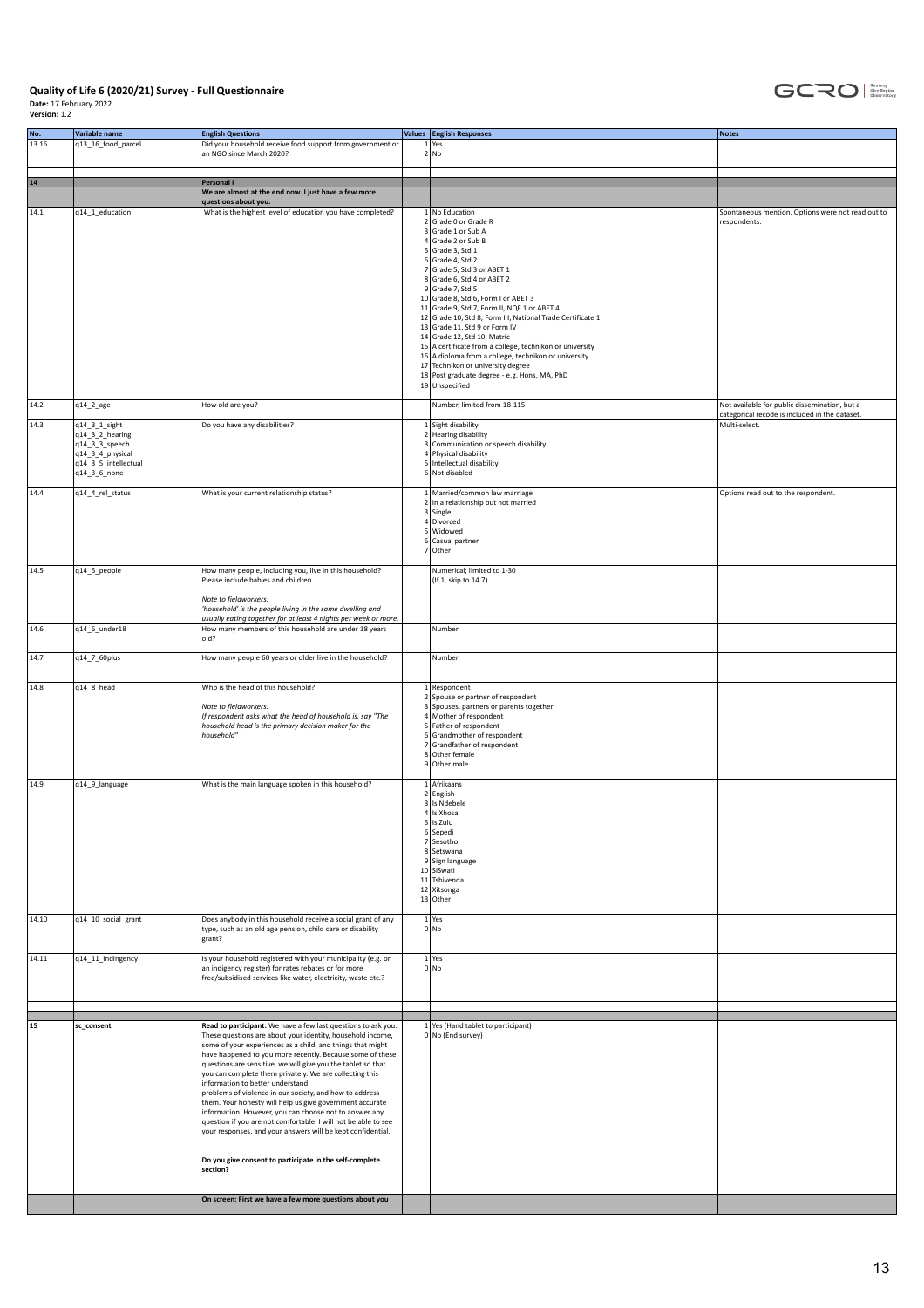

| No.   | Variable name                           | <b>English Questions</b>                                                                                                                        | Values English Responses                                       | <b>Notes</b>                                                                                |
|-------|-----------------------------------------|-------------------------------------------------------------------------------------------------------------------------------------------------|----------------------------------------------------------------|---------------------------------------------------------------------------------------------|
| 15.1  | q15_1_gender                            | What is your gender?                                                                                                                            | 1 Male<br>2 Female                                             | Available on request only                                                                   |
|       |                                         |                                                                                                                                                 | 3 Gender diverse<br>4 Prefer not to answer                     |                                                                                             |
| 15.2  | q15_2_attraction                        | Who are you attracted to?                                                                                                                       | 1 Male                                                         | Available on request only                                                                   |
|       |                                         |                                                                                                                                                 | 2 Female<br>3 Gender diverse<br>4 Prefer not to answer         |                                                                                             |
| 15.3  | q15_3_income                            | What is the total amount of money brought into the                                                                                              | $1$ R <sub>1</sub> - R <sub>400</sub>                          | Self-completed by respondent on tablet. Show card                                           |
|       |                                         | household per month by all household members?                                                                                                   | 2 R401 - R800<br>3 R801 - R1 600                               | was also available.                                                                         |
|       |                                         | Please include all money coming into the household, from all<br>sources. This includes grants, help from friends and family,                    | 4 R1 601 - R3 200<br>5 R3 201 - R6 400                         |                                                                                             |
|       |                                         | and rental or business income.                                                                                                                  | 6 R6 401 - R12 800                                             |                                                                                             |
|       |                                         | Please exclude amounts deducted for tax, medical aid and<br>pension contributions.                                                              | 7 R12 801 - R19 200<br>8 R19 201 - R25 600                     |                                                                                             |
|       |                                         |                                                                                                                                                 | 9 R25 601 - R38 400<br>10 R38 401 - R51 200                    |                                                                                             |
|       |                                         |                                                                                                                                                 | 11 R51 201 - R76 800                                           |                                                                                             |
|       |                                         |                                                                                                                                                 | 12 R76 801 - R102 400<br>13 R102 401 - R153 600                |                                                                                             |
|       |                                         |                                                                                                                                                 | 14 R153 601 - R204 800<br>15 R204 801 - R500 000               |                                                                                             |
|       |                                         |                                                                                                                                                 | 16 More                                                        |                                                                                             |
|       |                                         |                                                                                                                                                 | 17 No Income<br>18 Prefer not to answer                        |                                                                                             |
|       |                                         |                                                                                                                                                 | 19 Don't know                                                  |                                                                                             |
|       |                                         | Families and schools have different ways of disciplining<br>children. Did any of the following happen to you before the<br>time you reached 18? |                                                                |                                                                                             |
| 15.4  | q15_4_beaten_home                       | You were beaten at home with a belt, stick, or something else                                                                                   | 1 Yes                                                          | Available on request only                                                                   |
|       |                                         | hard?                                                                                                                                           | 0 No<br>2 Prefer not to answer                                 |                                                                                             |
| 15.5  | q15_5_beaten_school                     | You were physically punished or beaten at school by a                                                                                           | 1 Yes                                                          | Available on request only                                                                   |
|       |                                         | teacher or headmaster?                                                                                                                          | 0 No<br>2 Prefer not to answer                                 |                                                                                             |
|       |                                         | Lots of children have things happen to them Before the                                                                                          |                                                                |                                                                                             |
|       |                                         | time you reached 18, did any of the following happen to<br>you:                                                                                 |                                                                |                                                                                             |
| 15.6  | q15_6_touch_genitals                    | Someone touched your genitals or made you touch them<br>when you did not want to?                                                               | 1 Yes<br>0 No                                                  | Available on request only                                                                   |
|       |                                         |                                                                                                                                                 | 2 Prefer not to answer                                         |                                                                                             |
| 15.7  | q15_7_forced_sex                        | You had sex with someone because you were frightened or<br>threatened or forced?                                                                | 1 Yes<br>0 No                                                  | Available on request only                                                                   |
|       |                                         |                                                                                                                                                 | 2 Prefer not to answer                                         |                                                                                             |
|       |                                         | In any person's life, there are good and bad times. The next<br>questions are about some of the bad times recently, and                         |                                                                |                                                                                             |
|       |                                         | what happened to you. Remember there are no right or<br>wrong answers, and your answers will be kept confidential.                              |                                                                |                                                                                             |
| 15.8  | q15_8_hit                               | You can begin when you are ready.<br>In the past 12 months has any person hit you with a fist or                                                | $1$ Yes                                                        | Available on request only                                                                   |
|       |                                         | something else, or beaten you?                                                                                                                  | 0 No (skip to 15.11)<br>2 Prefer not to answer (skip to 15.11) |                                                                                             |
| 15.9  | q15_9_1_partner<br>q15_9_2_family       | Who hit you with a fist or something else, or beat you, in the<br>past 12 months? Please select all that apply.                                 | 1 Current or former partner<br>2 Another family member         | Available on request only                                                                   |
|       | q15_9_3_community                       |                                                                                                                                                 | 3 A community member or neighbour                              | Multi-select                                                                                |
|       | q15_9_4_stranger<br>q15 9 5 other       |                                                                                                                                                 | 4 A stranger<br>5 Someone else                                 |                                                                                             |
|       | q15_9_6_no_answer                       |                                                                                                                                                 | 6 Prefer not to answer (skip to 15.11)                         |                                                                                             |
| 15.10 | q15_10_times_hit                        | How many times did your current or former partner hit you<br>with a fist or something else, or beat you, in the last 12                         | 1 1<br>$2 2-3$                                                 | Only asked if respondents selected 'Current or former<br>partner' in the previous question. |
|       |                                         | months?                                                                                                                                         | 314<br>4 Prefer not to answer                                  | Available on request only                                                                   |
| 15.11 | q15_11_kicked                           | In the past 12 months has any person kicked, dragged,                                                                                           | 1 Yes                                                          | Available on request only                                                                   |
|       |                                         | pushed, shoved, choked or burnt you?                                                                                                            | 0   No (skip to 15.14)                                         |                                                                                             |
|       |                                         |                                                                                                                                                 | 2 Prefer not to answer (skip to 15.14)                         |                                                                                             |
| 15.12 | q15_12_1_partner<br>q15_12_2_family     | Who kicked, dragged, pushed, shoved, choked or burnt you in<br>the past 12 months? Please select all that apply.                                | 1 Current or former partner<br>2 Another family member         | Available on request only                                                                   |
|       | q15_12_3_community<br>q15_12_4_stranger |                                                                                                                                                 | 3 A community member or neighbour<br>$4$ A stranger            | Multi-select                                                                                |
|       | q15_12_5_other<br>q15_12_6_no_answer    |                                                                                                                                                 | 5 Someone else<br>6 Prefer not to answer (skip to 15.14)       |                                                                                             |
| 15.13 | q15_13_times_kicked                     | How many times did your current or former partner kick,                                                                                         | 1 1                                                            | Only asked if respondents selected 'Current or former                                       |
|       |                                         | drag, push, shove, choke or burn you in the last 12 months?                                                                                     | $2 2-3$<br>$3 4+$                                              | partner' in the previous question.                                                          |
|       |                                         |                                                                                                                                                 | 4 Prefer not to answer                                         | Available on request only                                                                   |
| 15.14 | q15_14_weapon                           | In the past 12 months, has anybody used or threatened to                                                                                        | $1$ Yes                                                        | Available on request only                                                                   |
|       |                                         | use a knife or gun against you?                                                                                                                 | 0 No (skip to 15.16)<br>2 Prefer not to answer (skip to 15.16) |                                                                                             |
| 15.15 | q15_15_1_partner                        | Who used or threatened to use a knife or gun against you in                                                                                     | 1 Current or former partner                                    | Available on request only                                                                   |
|       | q15_15_2_family<br>q15_15_3_community   | the past 12 months? Please select all that apply.                                                                                               | 2 Another family member<br>3 A community member or neighbour   | Multi-select                                                                                |
|       | q15_15_4_stranger<br>q15_15_5_other     |                                                                                                                                                 | 4 A stranger<br>5 Someone else                                 |                                                                                             |
|       | q15_15_6_no_answer                      |                                                                                                                                                 | 6 Prefer not to answer                                         |                                                                                             |
| 15.16 | q15_16_forced                           | In the past 12 months, have you had sex because someone<br>physically forced you or because you were afraid they might                          | $1$ Yes<br>2 No (skip to 15.19)                                | Available on request only                                                                   |
|       |                                         | cause you physical harm if you refused?                                                                                                         | 3 Prefer not to answer (skip to 15.19)                         |                                                                                             |
| 15.17 | q15_17_1_partner                        | In the past 12 months, who did you have sex with because                                                                                        | 1 Current or former partner                                    | Available on request only                                                                   |
|       | q15_17_2_family                         | they physically forced you or because you were afraid they                                                                                      | 2 Another family member                                        |                                                                                             |
|       | q15_17_3_community<br>q15_17_4_stranger | might cause you physical harm if you refused? Please select<br>all that apply.                                                                  | 3 A community member or neighbour<br>4 A stranger              | Multi-select                                                                                |
|       | q15_17_5_other<br>q15_17_6_no_answer    |                                                                                                                                                 | 5 Someone else<br>6 Prefer not to answer (skip to 15.19)       |                                                                                             |